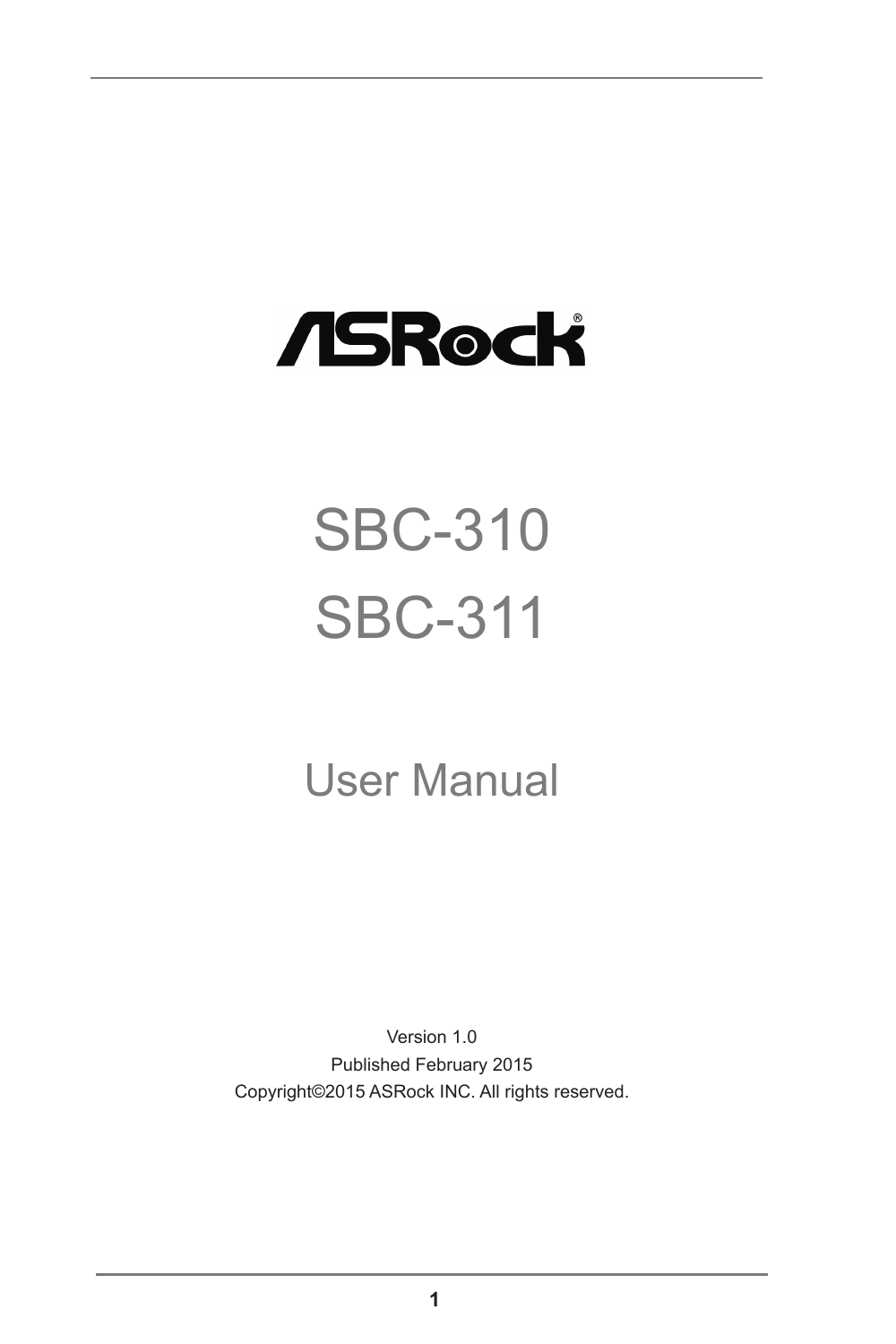Version 1.0 Published February 2015 Copyright©2015 ASRock INC. All rights reserved.

### Copyright Notice:

No part of this documentation may be reproduced, transcribed, transmitted, or translated in any language, in any form or by any means, except duplication of documentation by the purchaser for backup purpose, without written consent of ASRock Inc.

Products and corporate names appearing in this documentation may or may not be registered trademarks or copyrights of their respective companies, and are used only for identification or explanation and to the owners' benefit, without intent to infringe.

### Disclaimer:

Specifications and information contained in this documentation are furnished for informational use only and subject to change without notice, and should not be constructed as a commitment by ASRock. ASRock assumes no responsibility for any errors or omissions that may appear in this documentation.

With respect to the contents of this documentation, ASRock does not provide warranty of any kind, either expressed or implied, including but not limited to the implied warranties or conditions of merchantability or fitness for a particular purpose.

In no event shall ASRock, its directors, officers, employees, or agents be liable for any indirect, special, incidental, or consequential damages (including damages for loss of profits, loss of business, loss of data, interruption of business and the like), even if ASRock has been advised of the possibility of such damages arising from any defect or error in the documentation or product.

 $\mathsf{T}$  terms  $\mathsf{H}\mathsf{D}\mathsf{M}\mathsf{I}^{\mathsf{T}\mathsf{M}}$  and  $\mathsf{H}\mathsf{D}\mathsf{M}\mathsf{I}$  High-Definition Multimedia Interface, and the  $\mathsf{H}\mathsf{D}\mathsf{M}\mathsf{I}$ logo are trademarks or registered trademarks of HDMI Licensing LLC in the United States and other countries.

This device complies with Part 15 of the FCC Rules. Operation is subject to the following two conditions:

- (1) this device may not cause harmful interference, and
- (2) this device must accept any interference received, including interference that may cause undesired operation.

### CALIFORNIA, USA ONLY

The Lithium battery adopted on this motherboard contains Perchlorate, a toxic substance controlled in Perchlorate Best Management Practices (BMP) regulations passed by the California Legislature. When you discard the Lithium battery in California, USA, please follow the related regulations in advance.

"Perchlorate Material-special handling may apply, see www.dtsc.ca.gov/hazardouswaste/ perchlorate"

### **ASRock Website: http://www.asrock.com**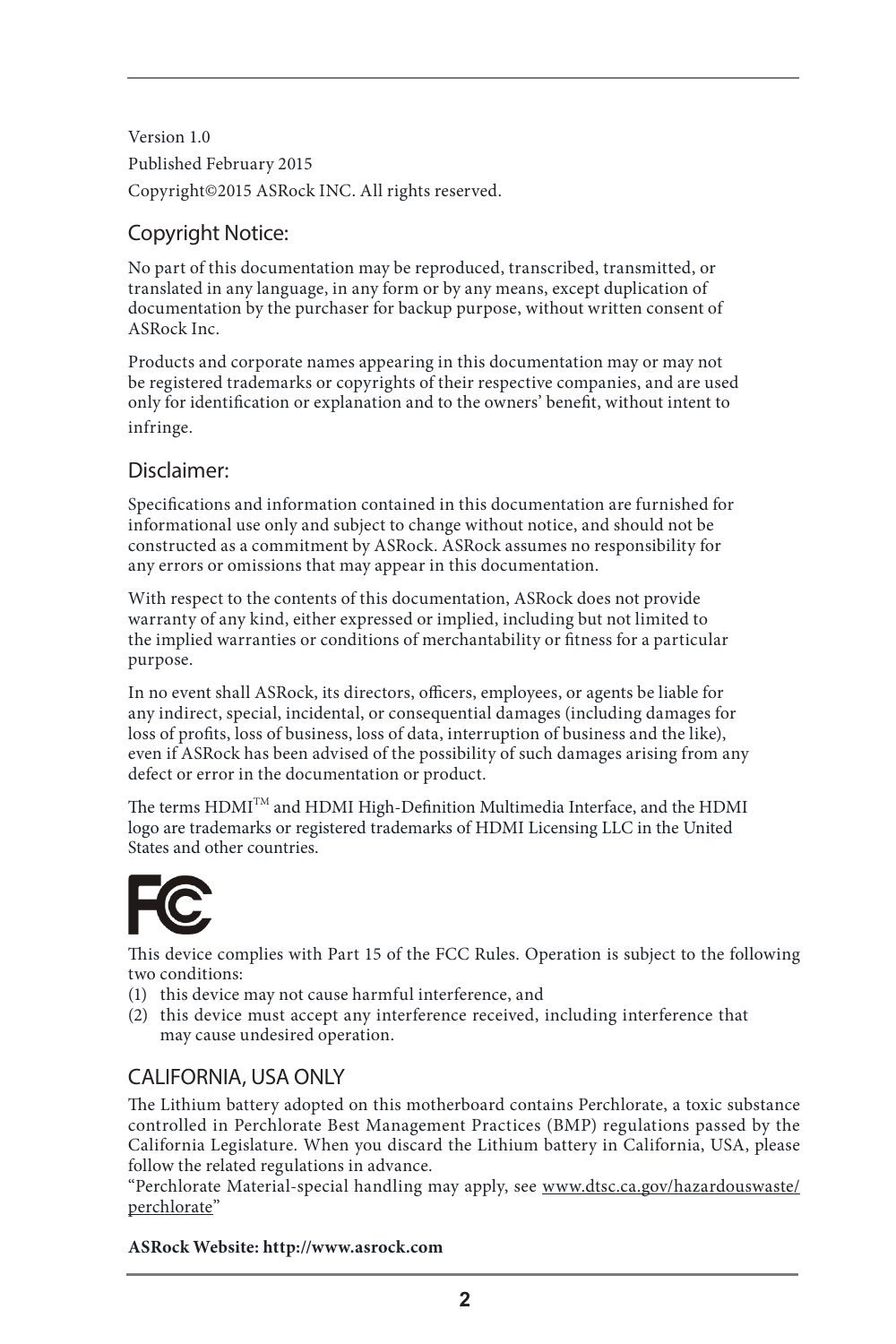# **Contents**

| 1. |     |                                                    |  |  |  |  |
|----|-----|----------------------------------------------------|--|--|--|--|
|    | 11  |                                                    |  |  |  |  |
|    | 1.2 |                                                    |  |  |  |  |
|    | 1.3 |                                                    |  |  |  |  |
|    | 14  |                                                    |  |  |  |  |
|    |     |                                                    |  |  |  |  |
|    | 21  |                                                    |  |  |  |  |
|    | 22  |                                                    |  |  |  |  |
|    | 2.3 | Installation of Memory Modules (SO-DIMM) 12        |  |  |  |  |
|    | 2.4 | Expansion Slots (mini-PCIe and mini-PCIe/mini-SATA |  |  |  |  |
|    |     |                                                    |  |  |  |  |
|    | 2.5 |                                                    |  |  |  |  |
|    | 26  |                                                    |  |  |  |  |
|    |     |                                                    |  |  |  |  |
|    | 3.1 |                                                    |  |  |  |  |
|    |     |                                                    |  |  |  |  |
|    |     |                                                    |  |  |  |  |
|    | 32  |                                                    |  |  |  |  |
|    | 3.3 |                                                    |  |  |  |  |
|    |     |                                                    |  |  |  |  |
|    |     |                                                    |  |  |  |  |
|    |     |                                                    |  |  |  |  |
|    |     | 3.3.4 Intel(R) Rapid Start Technology  30          |  |  |  |  |
|    |     |                                                    |  |  |  |  |
|    |     |                                                    |  |  |  |  |
|    |     |                                                    |  |  |  |  |
|    |     |                                                    |  |  |  |  |
|    |     |                                                    |  |  |  |  |
|    | 34  | Hardware Health Event Monitoring Screen  36        |  |  |  |  |
|    | 3.5 |                                                    |  |  |  |  |
|    | 3.6 |                                                    |  |  |  |  |
|    | 3.7 |                                                    |  |  |  |  |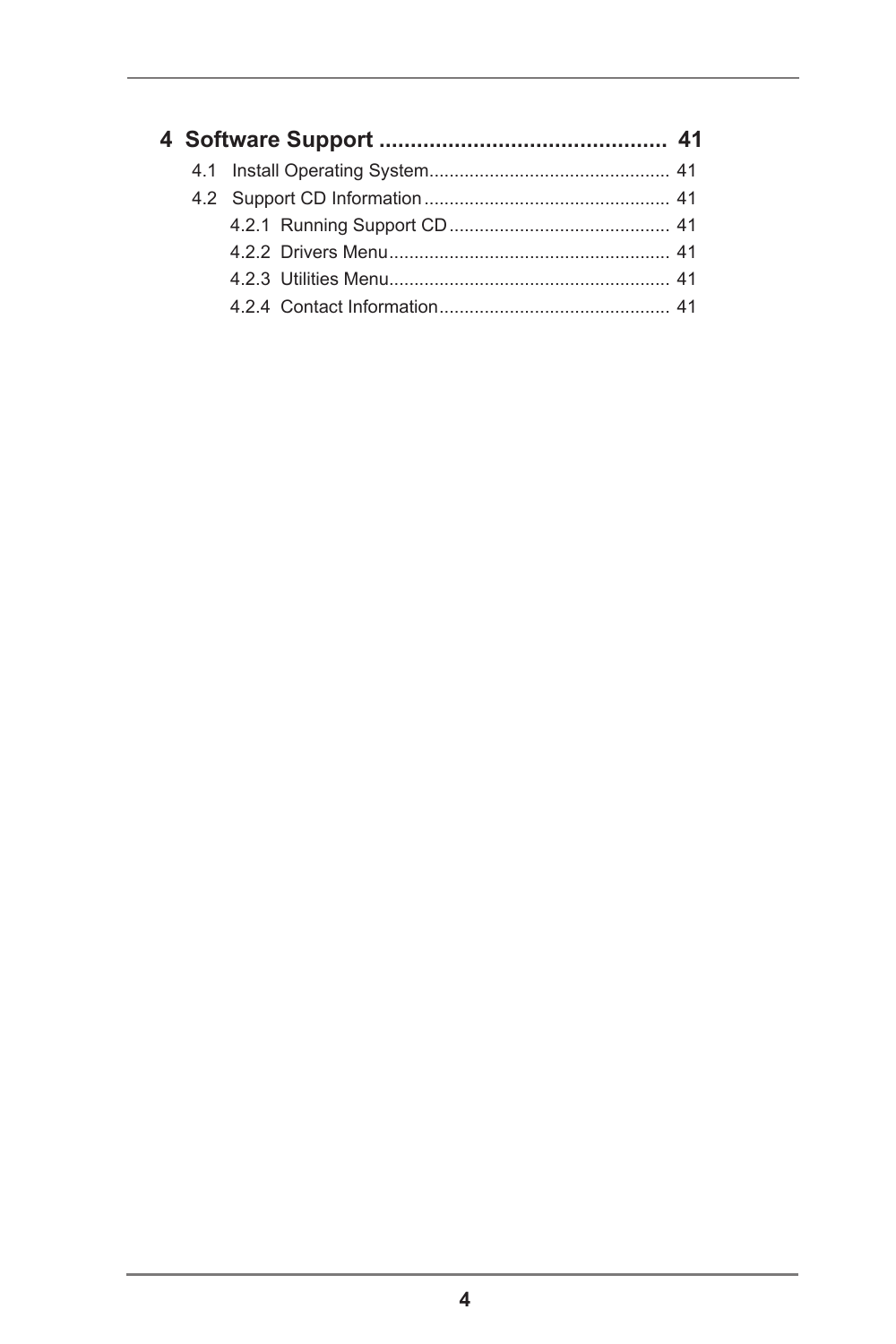## *Chapter 1: Introduction*

Thank you for purchasing ASRock *SBC-310 / SBC-311* motherboard, a reliable motherboard produced under ASRock's consistently stringent quality control. It delivers excellent performance with robust design conforming to ASRock's commitment to quality and endurance.

In this manual, chapter 1 and 2 contain introduction of the motherboard and stepby-step guide to the hardware installation. Chapter 3 and 4 contain the configuration guide to BIOS setup and information of the Support CD.



Because the motherboard specifications and the BIOS software might be updated, the content of this manual will be subject to change without notice. In case any modifications of this manual occur, the updated version will be available on ASRock website without further notice. You may find the latest VGA cards and CPU support lists on ASRock website as well. ASRock website http://www.asrock.com

If you require technical support related to this motherboard, please visit our website for specific information about the model you are using. www.asrock.com/support/index.asp

### **1.1 Package Contents**

ASRock *SBC-310 / SBC-311* Motherboard (3.5" SBC (5.8-in x 4.0-in) / (146 x 102 mm)) ASRock *SBC-310 / SBC-311* Driver CD ASRock *SBC-310 / SBC-311* Jumper Setting Instruction 1 x I/O Panel Shield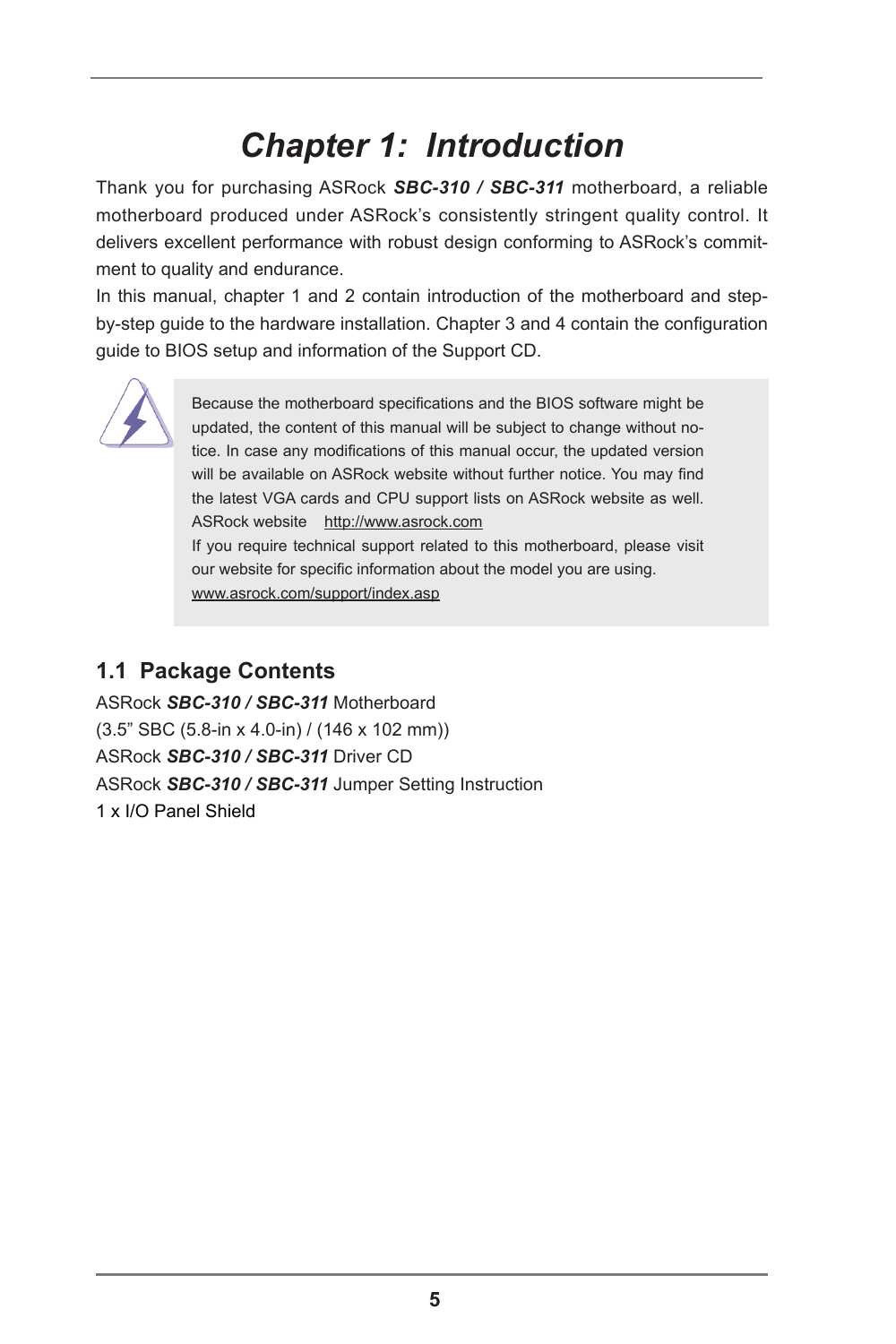### **1.2 Specifications**

| Form<br><b>Factor</b>  | <b>Dimensions</b>           | 3.5" SBC (5.8-in x 4.0-in) / (146 x 102 mm)                                                                                                                                                                              |  |  |
|------------------------|-----------------------------|--------------------------------------------------------------------------------------------------------------------------------------------------------------------------------------------------------------------------|--|--|
| <b>Processor</b>       | CPU                         | <b>SBC-310:</b><br>BGA type for Intel® Core™ i7-4650/i5-4300U<br>Haswell ULT Quad/Dual core MCP processor<br><b>SBC-311:</b><br>BGA type for Intel® Core™ i3-4010/ Celeron®<br>2980U Haswell ULT Dual core MCP processor |  |  |
| <b>System</b>          | Core<br>Number              | (By CPU, Max 4)                                                                                                                                                                                                          |  |  |
|                        | Max Speed                   | (By CPU)                                                                                                                                                                                                                 |  |  |
|                        | L <sub>2</sub> Cache        | (By CPU)                                                                                                                                                                                                                 |  |  |
|                        | Chipset                     | (By CPU)                                                                                                                                                                                                                 |  |  |
|                        | <b>BIOS</b>                 | <b>UEFI</b>                                                                                                                                                                                                              |  |  |
|                        | PCI                         | 0                                                                                                                                                                                                                        |  |  |
|                        | Mini-PCle                   | 1 (Half Size) + 1 (Full Size) shared with mSATA                                                                                                                                                                          |  |  |
| <b>Expansion mSATA</b> |                             | 1 (Full Size) shared with SATA2                                                                                                                                                                                          |  |  |
| <b>Slot</b>            | PCle                        | $\overline{0}$                                                                                                                                                                                                           |  |  |
|                        | <b>CFast Card</b><br>Socket | 0                                                                                                                                                                                                                        |  |  |
|                        | Technology                  | Single Channel DDR3L 1333/1600 MHz SDRAM                                                                                                                                                                                 |  |  |
| <b>Memory</b>          | Max.                        | 8GB                                                                                                                                                                                                                      |  |  |
|                        | Socket                      | 1 x SO-DIMM                                                                                                                                                                                                              |  |  |
|                        | Controller                  | Intel <sup>®</sup> HD Graphics (By CPU)                                                                                                                                                                                  |  |  |
|                        | <b>VRAM</b>                 | <b>Shared Memory</b>                                                                                                                                                                                                     |  |  |
|                        | <b>VGA</b>                  | 0                                                                                                                                                                                                                        |  |  |
|                        | <b>LVDS</b>                 | 1 co-lay with eDP                                                                                                                                                                                                        |  |  |
| <b>Graphics</b>        | <b>HDMI</b>                 | Supports HDMI 1.4a, supported with Level Shift,                                                                                                                                                                          |  |  |
|                        |                             | resolution up to 4096x2304 (1 x HDMI)                                                                                                                                                                                    |  |  |
|                        | <b>DVI</b>                  | $\overline{0}$                                                                                                                                                                                                           |  |  |
|                        | DisplayPort                 | 0                                                                                                                                                                                                                        |  |  |
|                        |                             | Multi Display Yes (Three Display)                                                                                                                                                                                        |  |  |
|                        | Interface                   | 10/100/1000 Mbps                                                                                                                                                                                                         |  |  |
| <b>Ethernet</b>        | Controller                  | GbE LAN1: Realtek RTL8111G, LAN2: Intel®<br>I218LM (4300U SKU)<br>GbE LAN1: Realtek RTL8111G, LAN2: Intel®<br>I218V (2980U SKU)                                                                                          |  |  |
|                        | Connector                   | 2 x RJ-45                                                                                                                                                                                                                |  |  |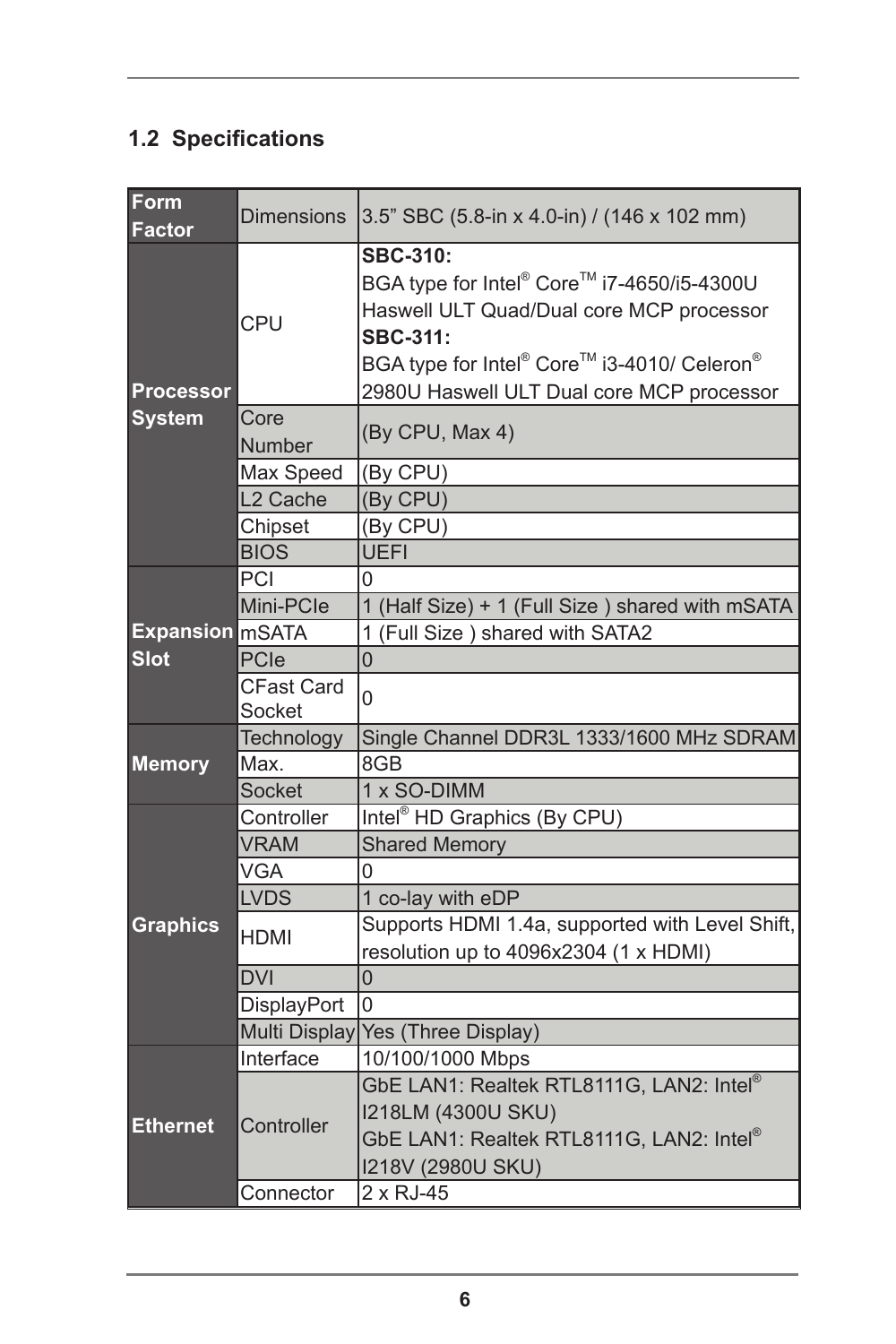| <b>SATA</b>           | Max Data<br><b>Transfer</b><br>Rate | SATA3 (6.0Gb/s)                          |  |  |
|-----------------------|-------------------------------------|------------------------------------------|--|--|
|                       | <b>VGA</b>                          | 0                                        |  |  |
|                       | <b>HDMI</b>                         | $\overline{2}$                           |  |  |
|                       | DVI-I/D                             | $\overline{0}$                           |  |  |
|                       | DisplayPort                         | $\overline{0}$                           |  |  |
| Rear I/O              | Ethernet                            | $\overline{2}$                           |  |  |
|                       | <b>USB</b>                          | 4 x USB 3.0                              |  |  |
|                       | Audio                               | 0                                        |  |  |
|                       | Serial                              | $\overline{0}$                           |  |  |
|                       | e-SATA                              | 0                                        |  |  |
|                       | <b>PS/2</b>                         | $\overline{0}$                           |  |  |
|                       | <b>USB</b>                          | 4 (2 x USB Header 2.54mm pitch)          |  |  |
|                       | LVDS/                               |                                          |  |  |
|                       | Inverter                            | 24 bit dual channel LVDS co-lay with eDP |  |  |
|                       | <b>VGA</b>                          | 0                                        |  |  |
|                       | Serial                              | 4 (2 RS-232/422/485, 2 RS-232)           |  |  |
|                       | <b>SATA</b>                         | 2 x SATA3 (6.0Gb/s)                      |  |  |
| Internal              | m-SATA                              | 1 (shared)                               |  |  |
| <b>Connector</b>      | Mini-PCIe                           | 1                                        |  |  |
|                       | Parallel                            | $\overline{0}$                           |  |  |
|                       | <b>IrDA</b>                         | 0                                        |  |  |
|                       | <b>GPIO</b>                         | $4 \times$ GPI + $4 \times$ GPO          |  |  |
|                       | <b>SATA PWR</b>                     | $\mathbf{1}$                             |  |  |
|                       | Output Con                          |                                          |  |  |
|                       | Speaker                             | $\mathbf{1}$                             |  |  |
|                       | Header                              |                                          |  |  |
| Watchdog              | Output                              | Output from super I/O to drag RESETCON#  |  |  |
| <b>Timer</b>          | Interval                            | 256 Segments, 0,1,2255 Sec/Min           |  |  |
|                       | Input PWR                           | DC 9-36 input                            |  |  |
| <b>Power</b>          |                                     | <b>AT/ATX Supported</b>                  |  |  |
|                       |                                     | AT: Directly PWR on as power input ready |  |  |
| Requirements Power On |                                     | ATX: Press button to PWR on after power  |  |  |
|                       |                                     | input ready                              |  |  |
| <b>Environment</b>    | Temperature $0^{\circ}$ C - 60°C    |                                          |  |  |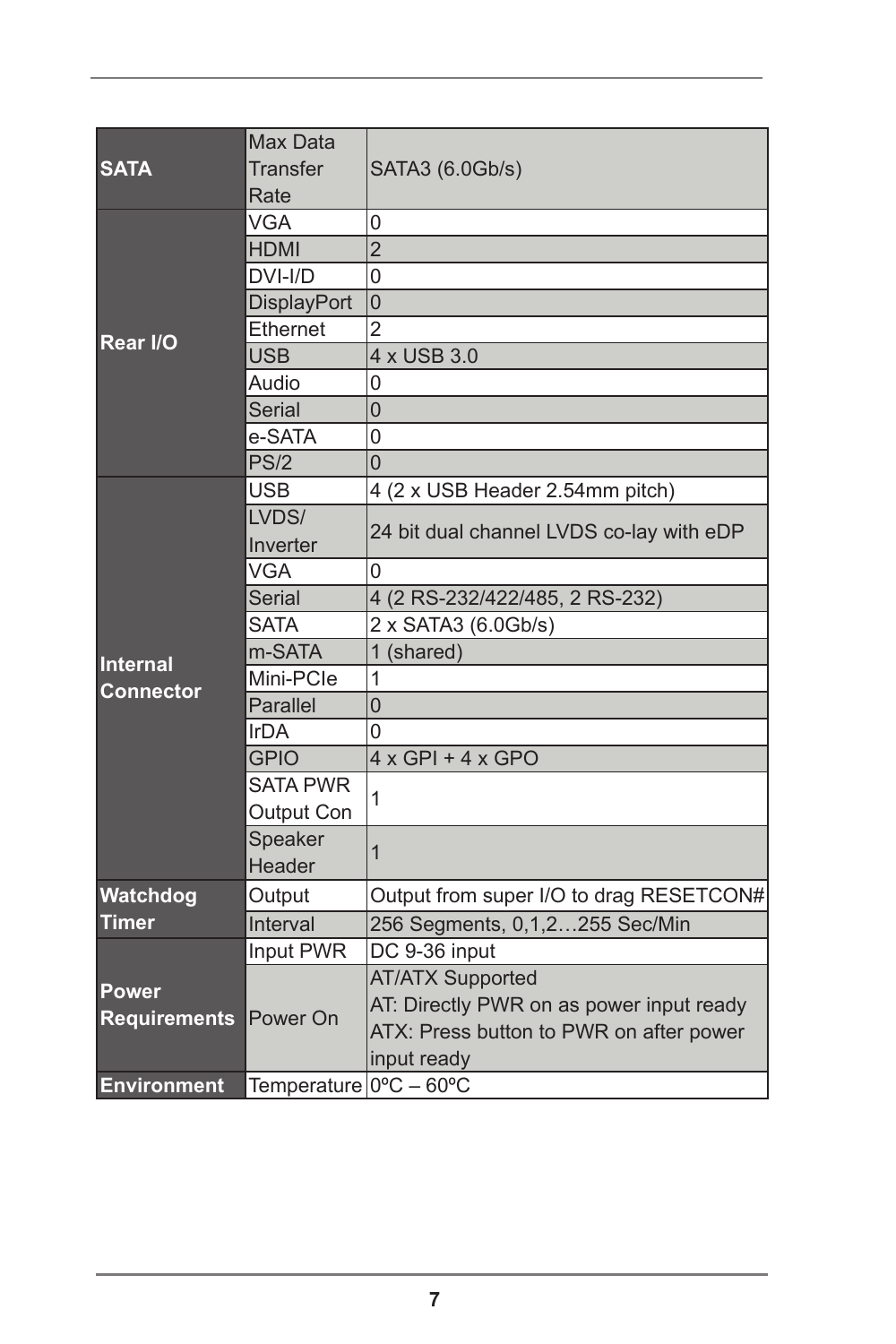### **1.3 Motherboard Layout**

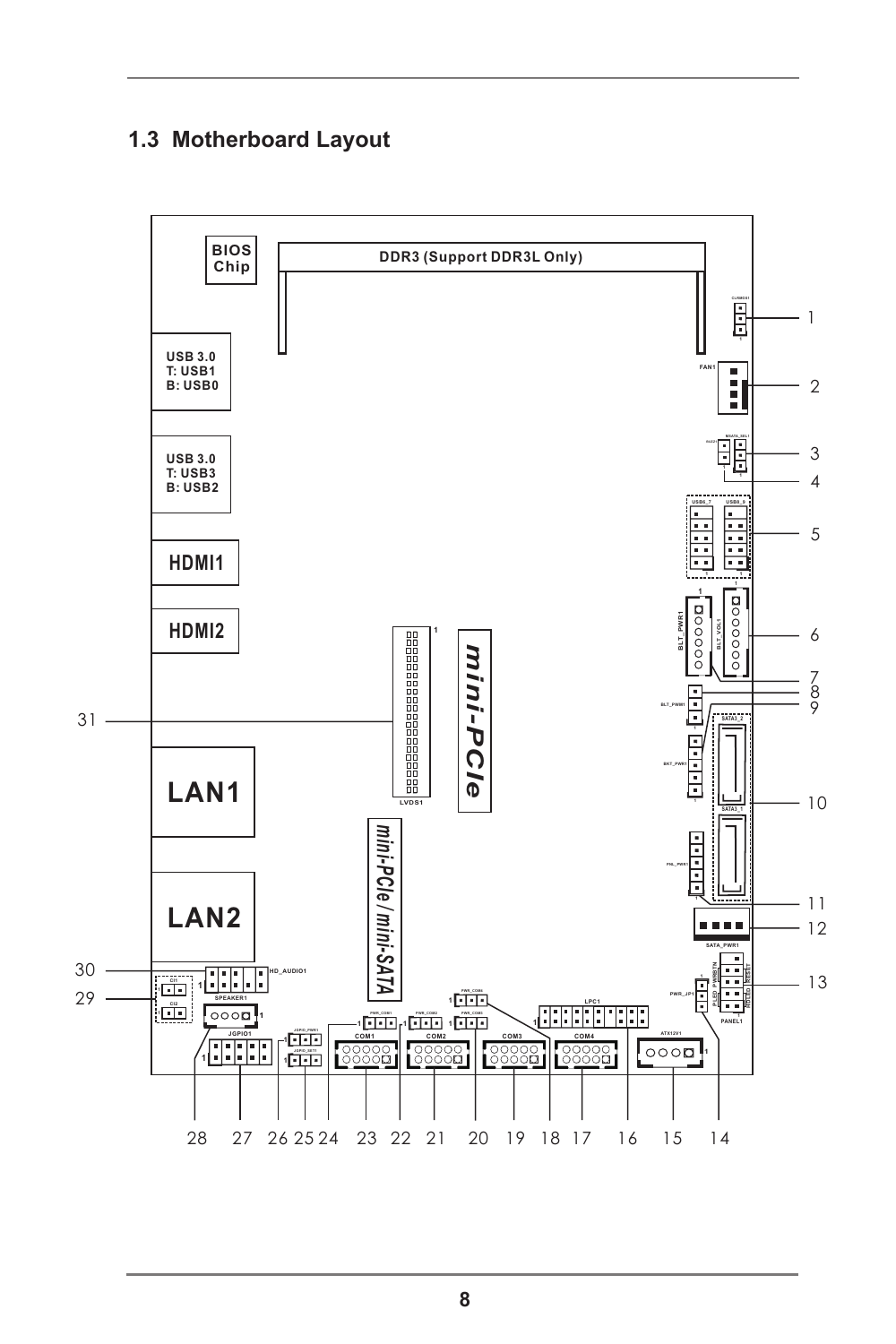- 1 : Clear CMOS Header
- 2 : 4-Pin FAN Connector (+12V)
- 3 : mSATA Select
- 4 : 2-Pin Buzzer Header
- 5 : USB2.0 Headers (USB6\_7, USB8\_9)
- 6 : Backlight & Amp Volume Control (BLT\_VOL1)
- 7 : Inverter Power Control Wafer (BLT\_PWR1)
- 8 : Backlight Control Level (BLT\_PWM1)
- 9 : Backlight Power Select (LCD\_BLT\_VCC) (BKT\_PWR1)
- 10 : SATA3 Connectors (SATA3\_1, SATA3\_2)
- 11 : Panel Power Selection (LCD\_VCC) (PNL\_PWR1)
- 12 : SATA Power Output Connector
- 13 : System Panel Header
- 14 : ATX/AT Mode Select
- 15 : ATX Power Connector (Input 9V-36V)
- 16 : LPC Header
- 17 : COM Port Header (COM4)
- 18 : COM Port Pin9 PWR Setting Jumper (PWR\_COM4 (For COM Port4))
- 19 : COM Port Header (COM3)
- 20 : COM Port Pin9 PWR Setting Jumper (PWR\_COM3 (For COM Port3))
- 21 : COM Port Header (COM2)
- 22 : COM Port Pin9 PWR Setting Jumper (PWR\_COM2 (For COM Port2))
- 23 : COM Port Header (COM1)
- 24 : COM Port Pin9 PWR Setting Jumper (PWR\_COM1 (For COM Port1))
- 25 : GPIO Default Setting
- 26 : Digital Input / Output Power Select
- 27 : Digital Input / Output Pin Header
- 28 : 3W Audio AMP Output Wafer
- 29 : Chassis Intrusion Headers (CI1, CI2)
- 30 : Front Panel Audio Header
- 31 : LVDS Panel Connector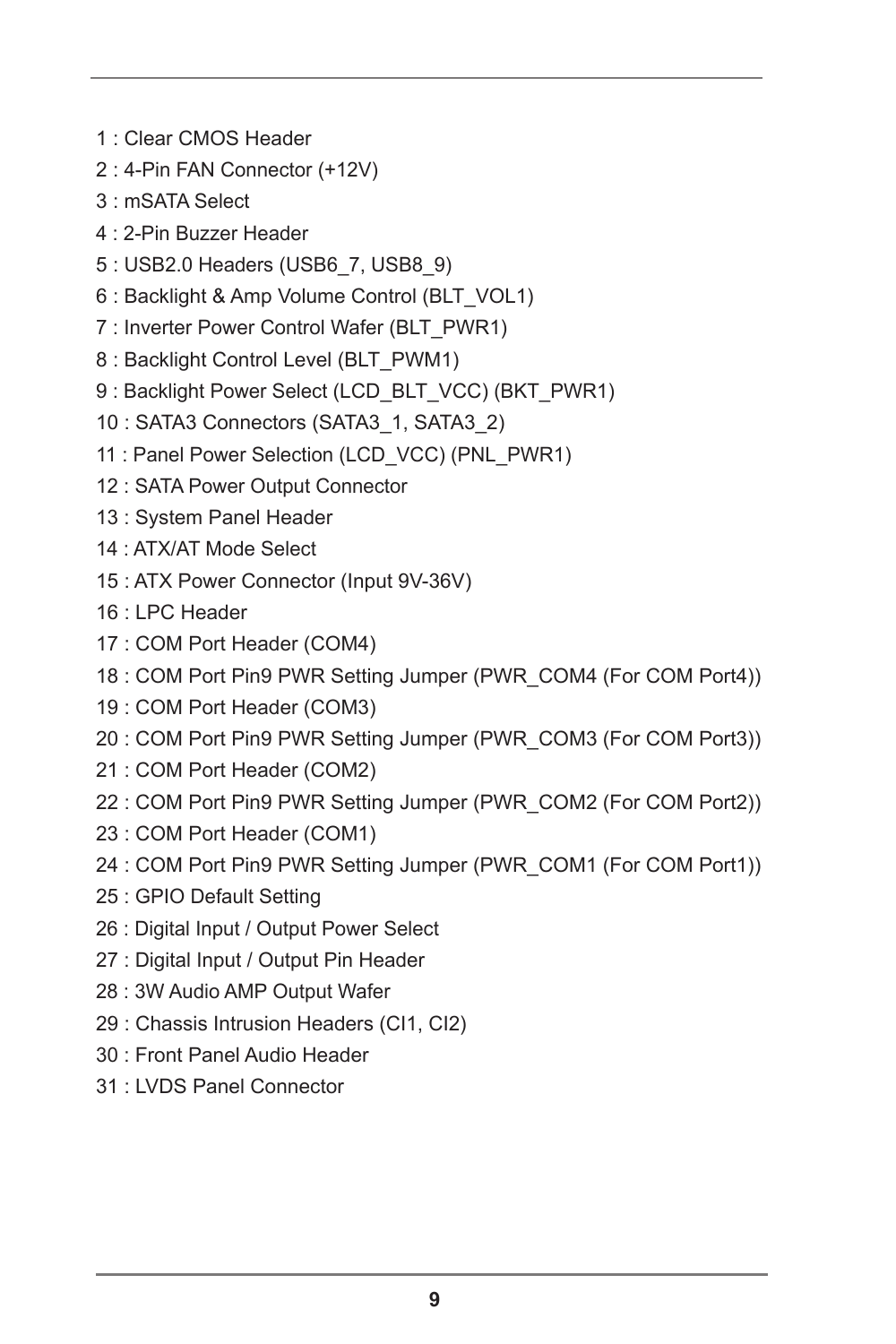### **1.4 I/O Panel**



\* There are two LED next to the LAN port. Please refer to the table below for the LAN port LED indications.

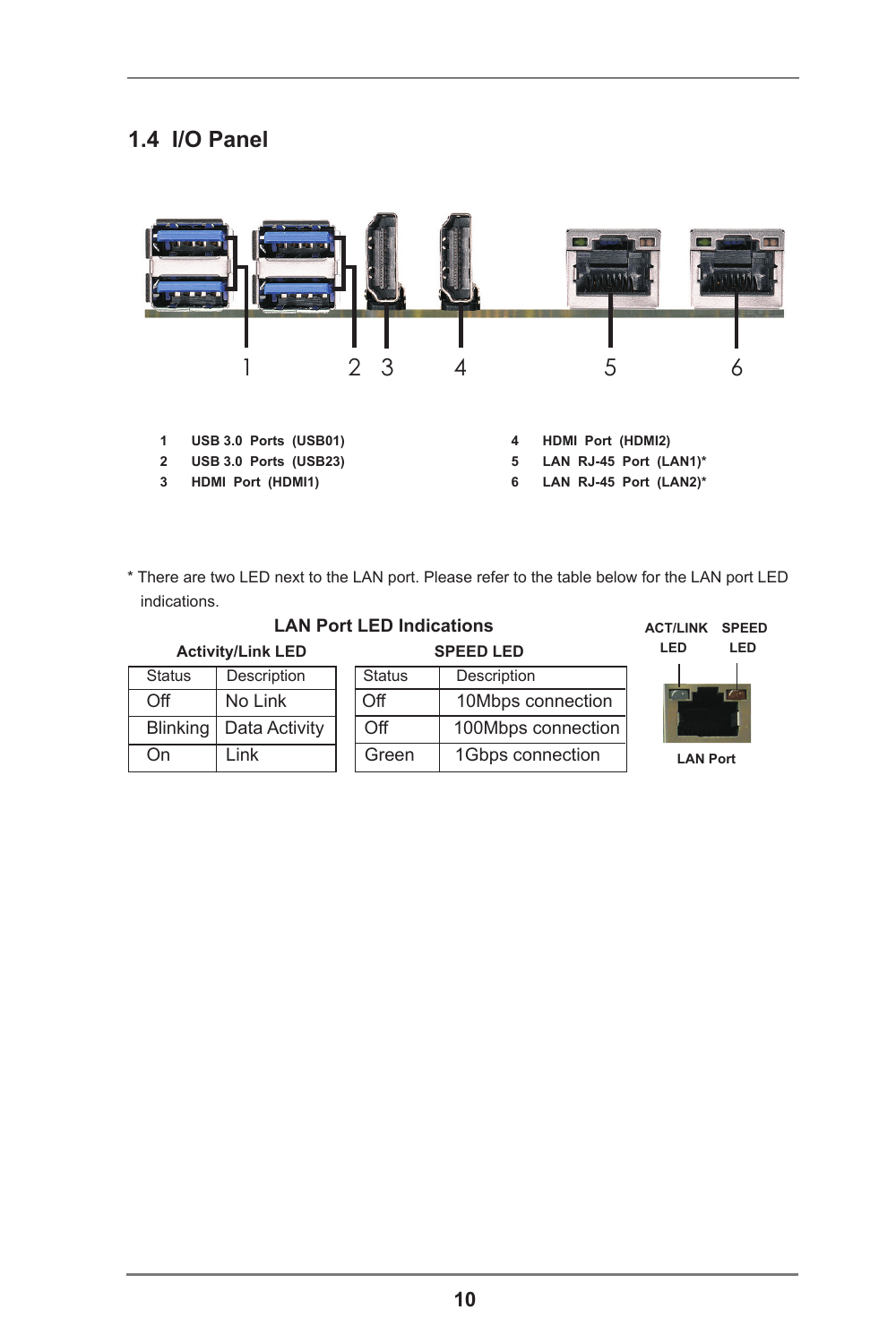# *Chapter 2: Installation*

This is a 3.5" SBC (5.8-in x 4.0-in) form factor (146 x 102 mm) motherboard. Before you install the motherboard, study the configuration of your chassis to ensure that the motherboard fits into it.



Make sure to unplug the power cord before installing or removing the motherboard. Failure to do so may cause physical injuries to you and damages to motherboard components.

### **2.1 Screw Holes**

Place screws into the holes to secure the motherboard to the chassis.



Do not over-tighten the screws! Doing so may damage the motherboard.

### **2.2 Pre-installation Precautions**

Take note of the following precautions before you install motherboard components or change any motherboard settings.

- 1. Unplug the power cord from the wall socket before touching any component.
- 2. To avoid damaging the motherboard components due to static electricity, NEVER place your motherboard directly on the carpet or the like. Also remember to use a grounded wrist strap or touch a safety grounded object before you handle components.
- 3. Hold components by the edges and do not touch the ICs.
- 4. Whenever you uninstall any component, place it on a grounded antistatic pad or in the bag that comes with the component.



 Before you install or remove any component, ensure that the power is switched off or the power cord is detached from the power supply. Failure to do so may cause severe damage to the motherboard, peripherals, and/or components.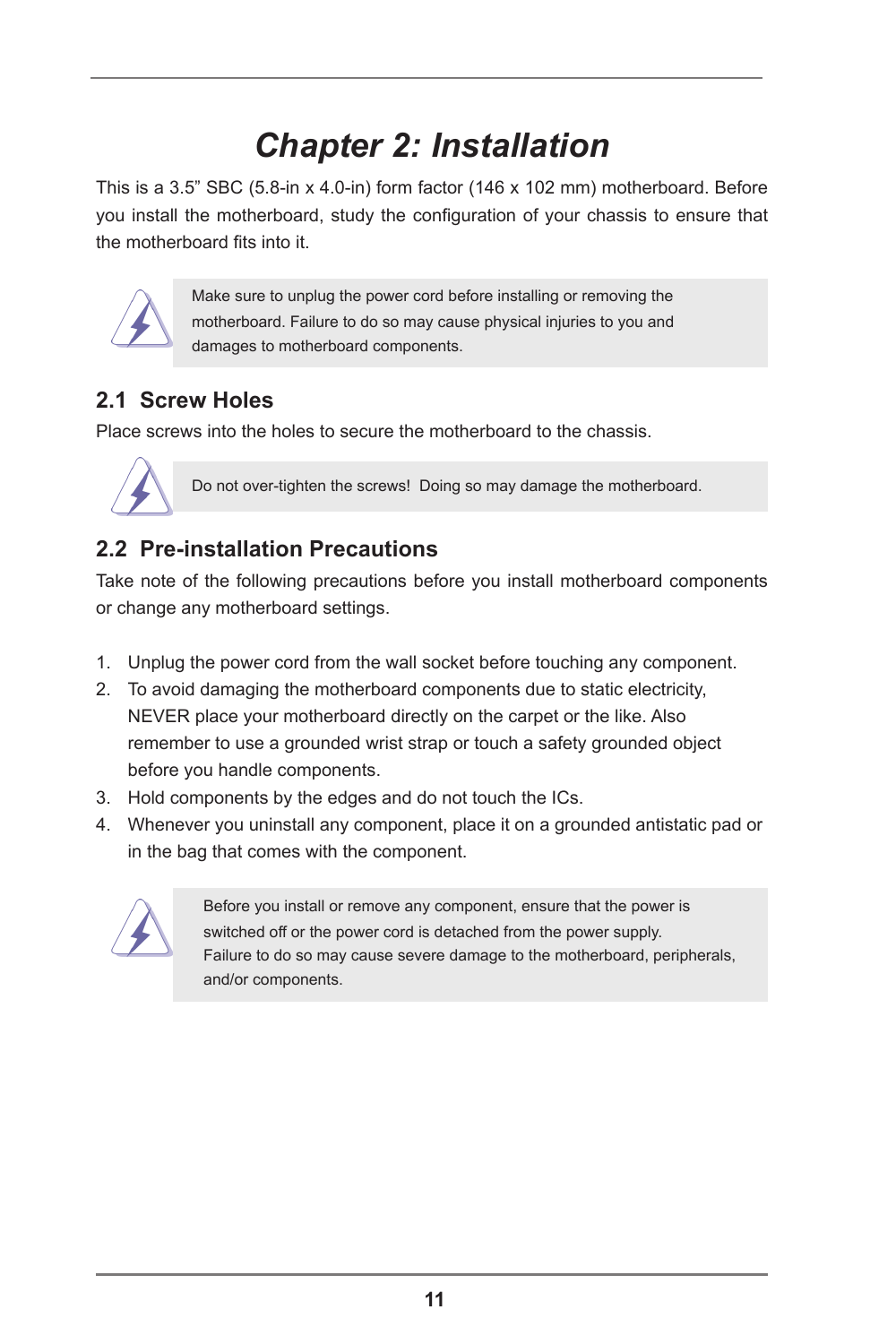### **2.3 Installation of Memory Modules (SO-DIMM)**

*SBC-310 / SBC-311* provides one 204-pin DDR3 (Double Data Rate 3) SO-DIMM slot, which supports single channel DDR3L SDRAM only.

Step 1. Align a SO-DIMM on the slot such that the notch on the SO-DIMM matches the break on the slot.





The SO-DIMM only fits in one correct orientation. It will cause permanent damage to the motherboard and the SO-DIMM if you force the SO-DIMM into the slot at incorrect orientation.

Step 2. Firmly insert the SO-DIMM into the slot until the retaining clips at both ends fully snap back in place and the SO-DIMM is properly seated.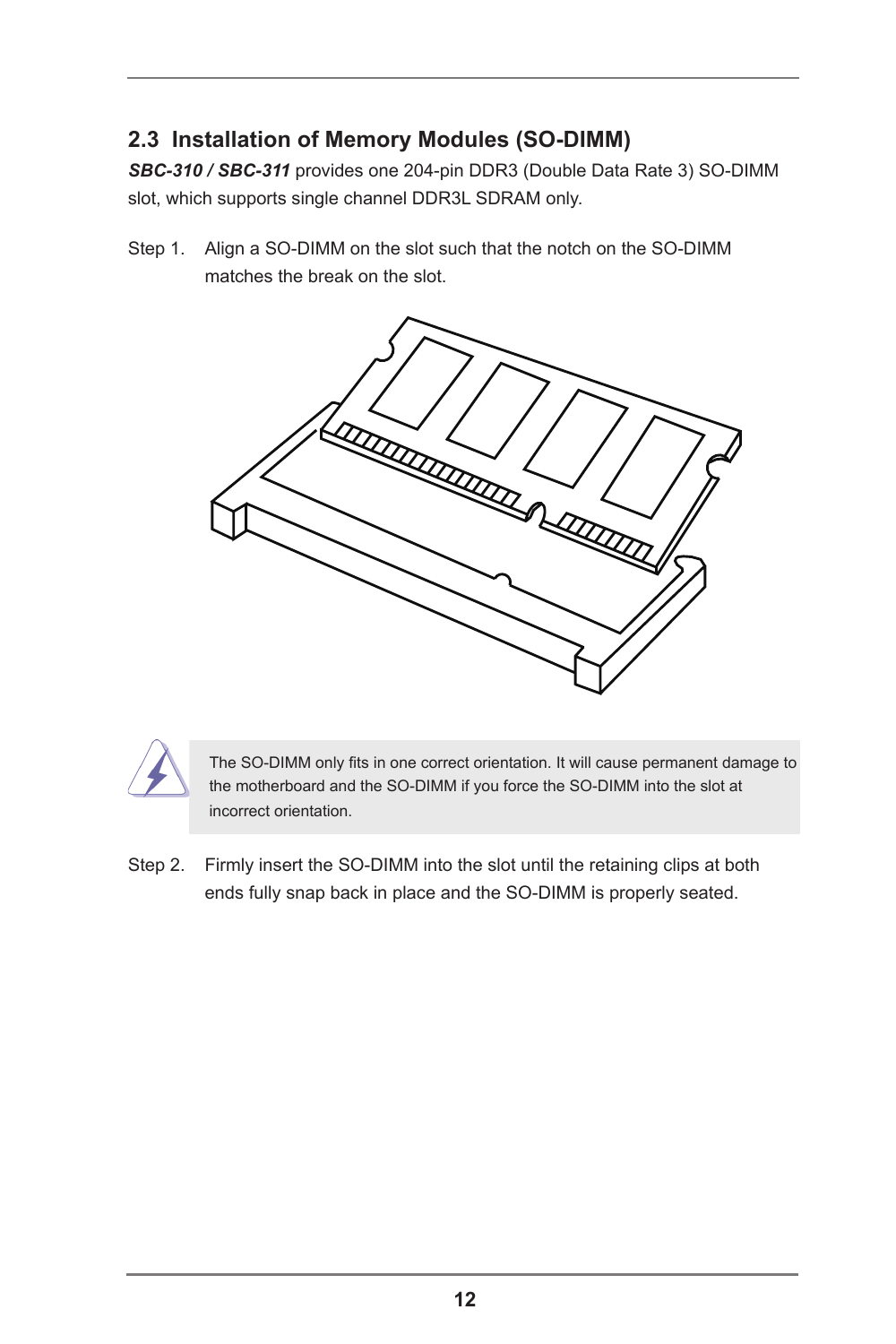### **2.4 Expansion Slots (mini-PCIe and mini-PCIe/mini-SATA Slots)**

There is 1 mini-PCIe slot and 1 mini-PCIe/mini-SATA slot on this motherboard.

### **mini-PCIe slot:**

MINI\_PCIE1 (mini-PCIe slot; half size) is used for PCI Express mini cards.

### **mini-PCIe/mini-SATA slot:**

MINI\_PCIE2 (mini-PCIe/mini-SATA slot; full size) is used for PCI Express mini cards or mSATA cards.

### **Installing an expansion card**

- Step 1. Before installing the expansion card, please make sure that the power supply is switched off or the power cord is unplugged. Please read the documentation of the expansion card and make necessary hardware settings for the card before you start the installation.
- Step 2. Remove the system unit cover (if your motherboard is already installed in a chassis).
- Step 3. Remove the bracket facing the slot that you intend to use. Keep the screws for later use.
- Step 4. Align the card connector with the slot and press firmly until the card is completely seated on the slot.
- Step 5. Fasten the card to the chassis with screws.
- Step 6. Replace the system cover.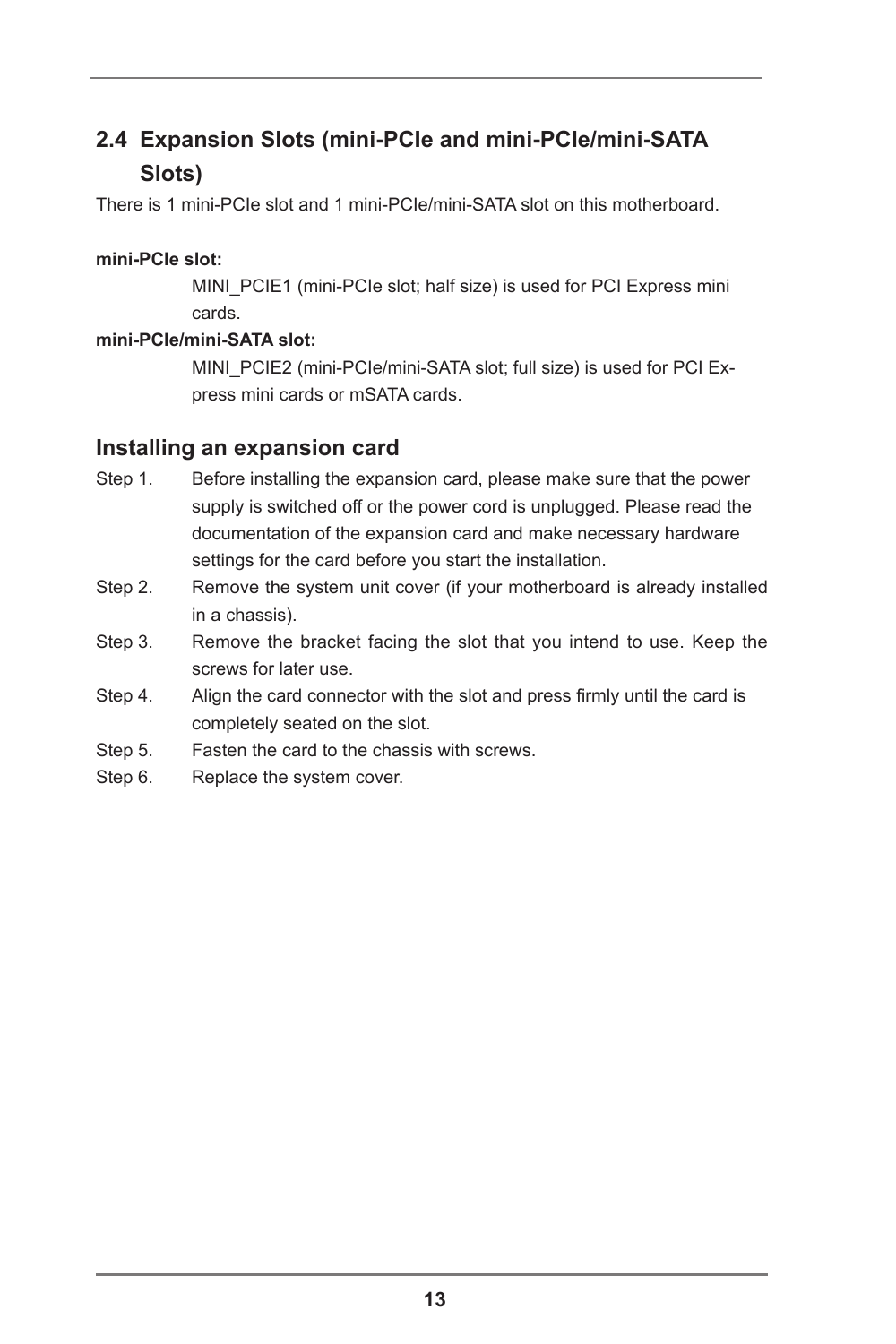### **2.5 Jumpers Setup**

The illustration shows how jumpers are setup. When the jumper cap is placed on pins, the jumper is "Short". If no jumper cap is placed on pins, the jumper is "Open". The illustration shows a 3-pin jumper whose pin1 and pin2 are "Short" when jumper cap is placed on these 2 pins.

Short





Clear CMOS Jumper (CLRCMOS1) (see p.8, No. 1)



Note: CLRCMOS1 allows you to clear the data in CMOS. To clear and reset the system parameters to default setup, please turn off the computer and unplug the power cord from the power supply. After waiting for 15 seconds, use a jumper cap to short pin2 and pin3 on CLRCMOS1 for 5 seconds. However, please do not clear the CMOS right after you update the BIOS. If you need to clear the CMOS when you just finish updating the BIOS, you must boot up the system first, and then shut it down before you do the clear-CMOS action. Please be noted that the password, date, time, user default profile and MAC address will be cleared only if the CMOS battery is removed.

| Digital Input/Output Power Select<br>(3-pin JGPIO PWR1)<br>(see p.8 No. 26) | 3<br>2                              | $1 - 2: +12V$<br>$2-3: +5V$                                                                                           |
|-----------------------------------------------------------------------------|-------------------------------------|-----------------------------------------------------------------------------------------------------------------------|
| ATX/AT Mode Select<br>(3-pin PWR JP1)<br>(see p.8 No. 14)                   | $\sim$                              | $1-2$ : AT Mode<br>2-3: ATX Mode                                                                                      |
| Panel Power Select (LCD VCC)<br>(5-pin PNL PWR1)<br>(see p.8 No. 11)        | $\circ$<br>$\circ$<br>$\frac{0}{0}$ | Use this to set up the VDD<br>power of the LVDS connector.<br>$1-2: +3V$<br>$2-3: +5V$<br>$3-4: +5V$<br>$4 - 5: +12V$ |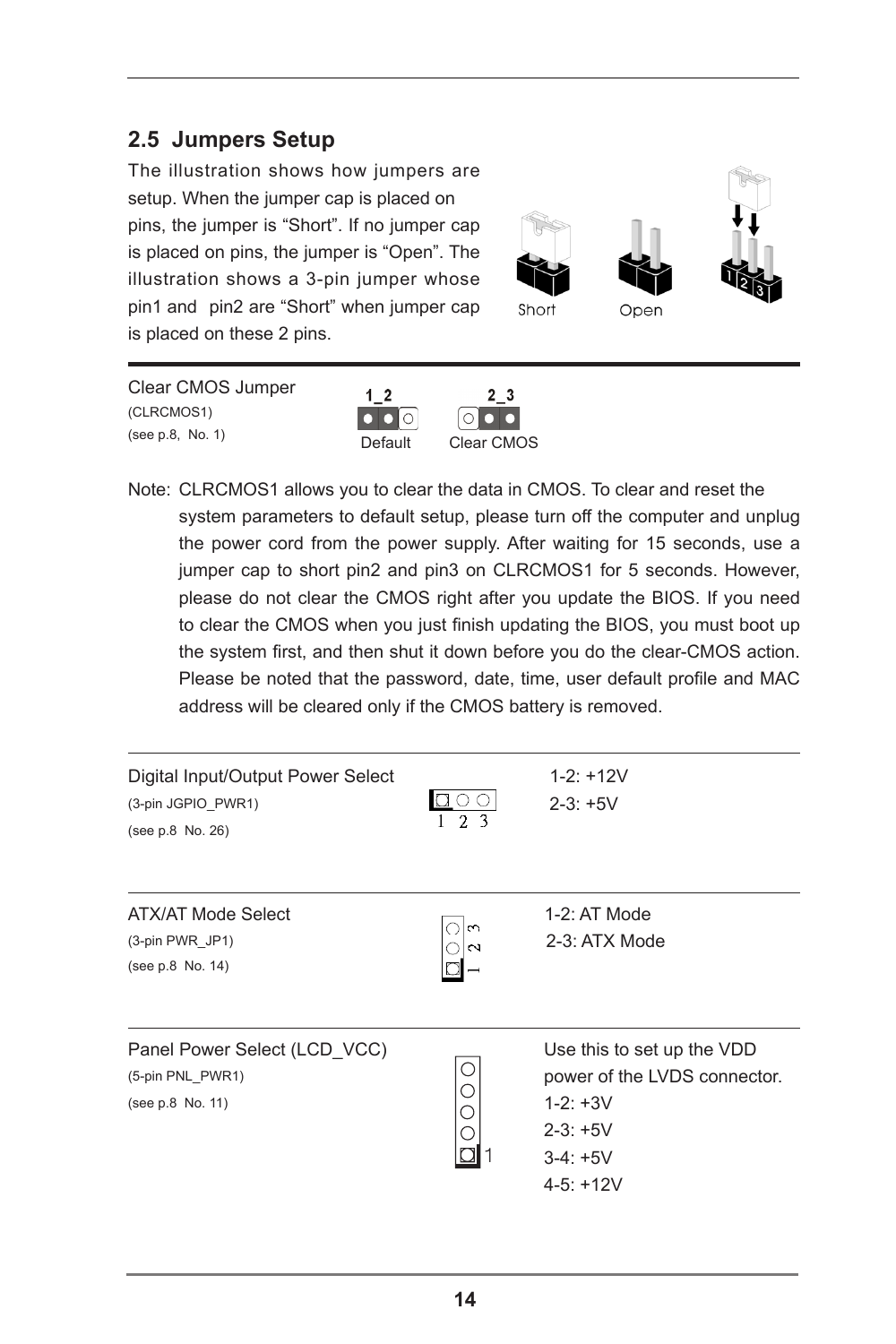| <b>Backlight Power Select</b><br>(LCD_BLT_VCC)<br>(5-pin BKT_PWR1)<br>(see p.8 No. 9) | $\circ$<br>$\frac{0}{0}$<br>0  1                             | Use this to set up the backlight<br>power of the LVDS connector.<br>$1-2: +5V$<br>$2-3: +12V$<br>$3-4: +12V$<br>4-5: DC_IN Power |
|---------------------------------------------------------------------------------------|--------------------------------------------------------------|----------------------------------------------------------------------------------------------------------------------------------|
| <b>Backlight Control Level</b>                                                        |                                                              | $1-2: +3V$                                                                                                                       |
| (3-pin BLT_PWM1)<br>(see p.8 No. 8)                                                   |                                                              | $2-3: +5V$                                                                                                                       |
| COM1 Pin9 PWR Setting Jumpers                                                         |                                                              | $1-2: +5V$                                                                                                                       |
| (3-pin PWR_COM1)<br>(see p.8 No. 24)                                                  | $\frac{\square \bigcirc \bigcirc}{\square \bigcirc \square}$ | $2-3: +12V$                                                                                                                      |
| (3-pin PWR COM2)<br>(see p.8 No. 22)                                                  |                                                              |                                                                                                                                  |
| (3-pin PWR_COM3)<br>(see p.8 No. 20)                                                  |                                                              |                                                                                                                                  |
| (3-pin PWR_COM4)<br>(see p.8 No. 18)                                                  |                                                              |                                                                                                                                  |
| mSATA Select                                                                          |                                                              | 1-2: mini-PCIe                                                                                                                   |
| (3-pin MSATA_SEL1)                                                                    |                                                              | 2-3: mSATA                                                                                                                       |
| (see p.8 No. 3)                                                                       |                                                              |                                                                                                                                  |
| <b>GPIO Default Setting</b>                                                           |                                                              | 1-2: Pull-High                                                                                                                   |
| (3-pin JGPIO_SET1)                                                                    | <u>N O O</u><br>2                                            | 2-3: Pull-Low                                                                                                                    |
| (see p.8 No. 25)                                                                      |                                                              |                                                                                                                                  |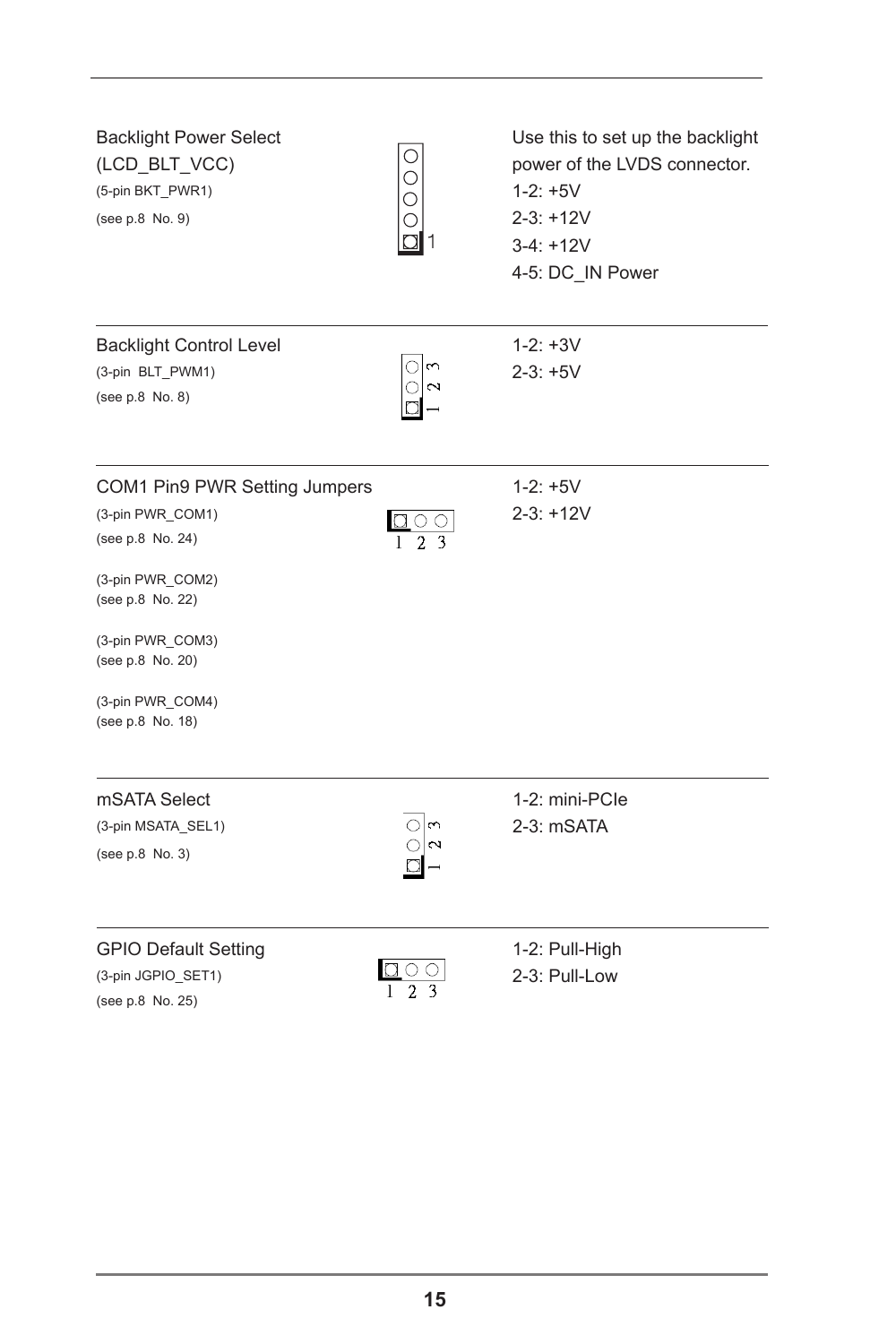### **2.6 Onboard Headers and Connectors**



Onboard headers and connectors are NOT jumpers. Do NOT place jumper caps over these headers and connectors. Placing jumper caps over the headers and connectors will cause permanent damage of the motherboard!





Connect the power switch, reset switch and system status indicator on the chassis to this header according to the pin assignments below. Note the positive and negative pins before connecting the cables.

1

#### **PWRBTN (Power Switch):**

Connect to the power switch on the chassis front panel. You may configure the way to turn off your system using the power switch.

#### **RESET (Reset Switch):**

Connect to the reset switch on the chassis front panel. Press the reset switch to restart the computer if the computer freezes and fails to perform a normal restart.

#### **PLED (System Power LED):**

Connect to the power status indicator on the chassis front panel. The LED is on when the system is operating. The LED keeps blinking when the system is in S1 sleep state. The LED is off when the system is in S3/S4 sleep state or powered off (S5).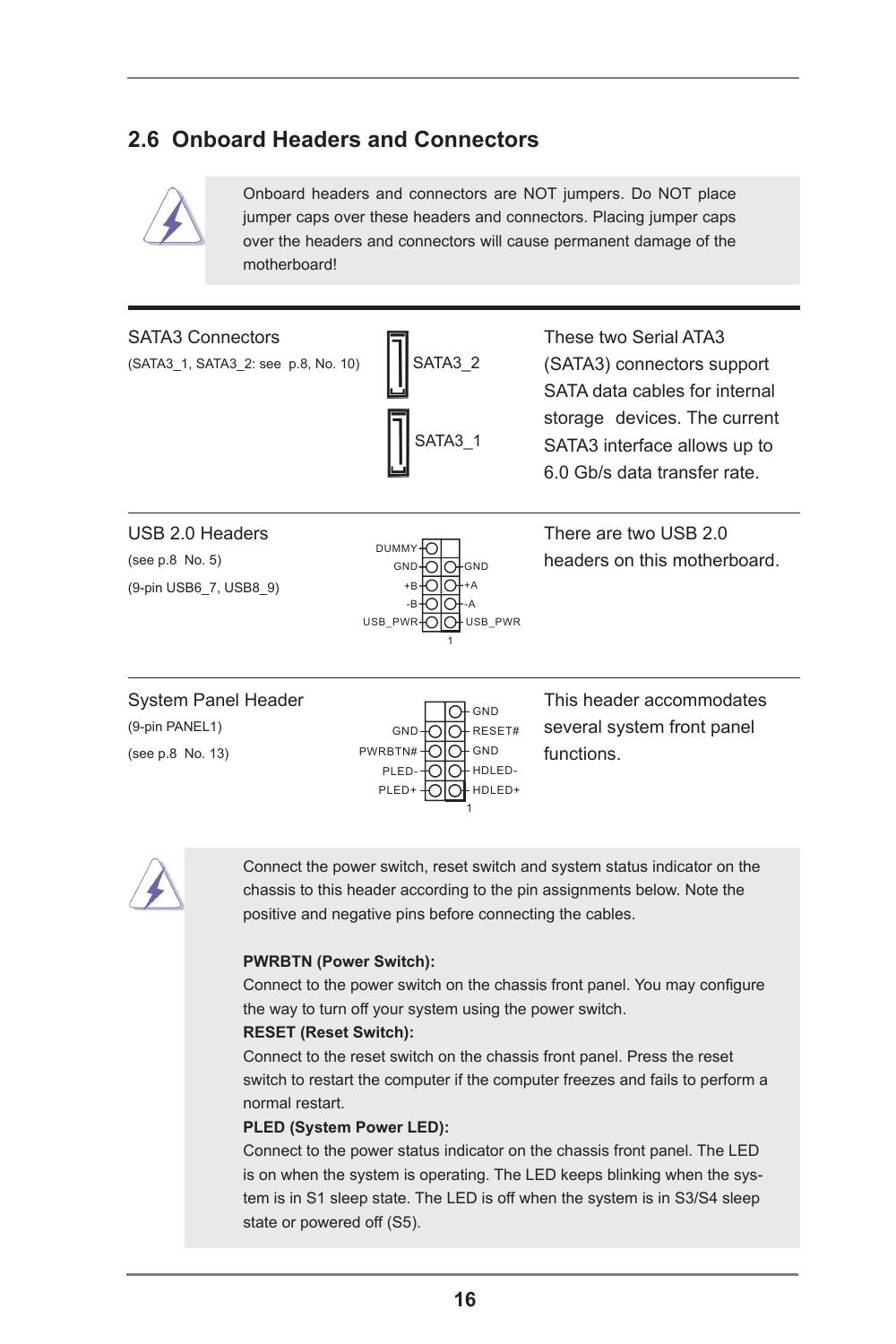#### **HDLED (Hard Drive Activity LED):**

Connect to the hard drive activity LED on the chassis front panel. The LED is on when the hard drive is reading or writing data.

The front panel design may differ by chassis. A front panel module mainly consists of power switch, reset switch, power LED, hard drive activity LED, speaker and etc. When connecting your chassis front panel module to this header, make sure the wire assignments and the pin assign-ments are matched correctly.

| 3W Audio AMP Output Wafer |                                                      | PIN                      | Signal Name                  |  |  |
|---------------------------|------------------------------------------------------|--------------------------|------------------------------|--|--|
| (4-pin SPEAKER1)          |                                                      |                          | SPK <sub>L</sub>             |  |  |
| (see p.8 No. 28)          |                                                      | $\overline{2}$           | SPK <sub>L+</sub>            |  |  |
|                           |                                                      | 3                        | SPK <sub>R+</sub>            |  |  |
|                           |                                                      | 4                        | SPK R-                       |  |  |
|                           |                                                      |                          |                              |  |  |
| Fan Connector             | FAN SPEED CONTROL $\overline{+a}$<br>$\overline{14}$ |                          | Please connect the fan cable |  |  |
| (4-pin FAN1)              | FAN SPEED-                                           | to the fan connector and |                              |  |  |
| (see p.8 No. 2)           | $+12V -$<br>GND                                      |                          | match the black wire to the  |  |  |

ATX Power Connector (Input 9V-36V) Please connect a DC power



(4-pin ATX12V1) supply (9V-36V) to this  $1-4 \cdot$  GND 2-3 : DC Input

ground pin.

SATA Power Output Connector (4-pin SATA\_PWR1) (see p.8 No. 12)

 $\stackrel{>}{\scriptscriptstyle \sim}$ +12V  $\overline{ }$ GND GND

Inverter Power Control Wafer (6-pin BLT\_PWR1)

(see p.8 No. 7)



| PIN            | Signal Name   |  |  |
|----------------|---------------|--|--|
|                | GND           |  |  |
| $\overline{2}$ | <b>GND</b>    |  |  |
| 3              | CON LBKLT CTL |  |  |
| 4              | CON LBKLT EN  |  |  |
| 5              | LCD BLT VCC   |  |  |
| 6              | LCD BLT VCC   |  |  |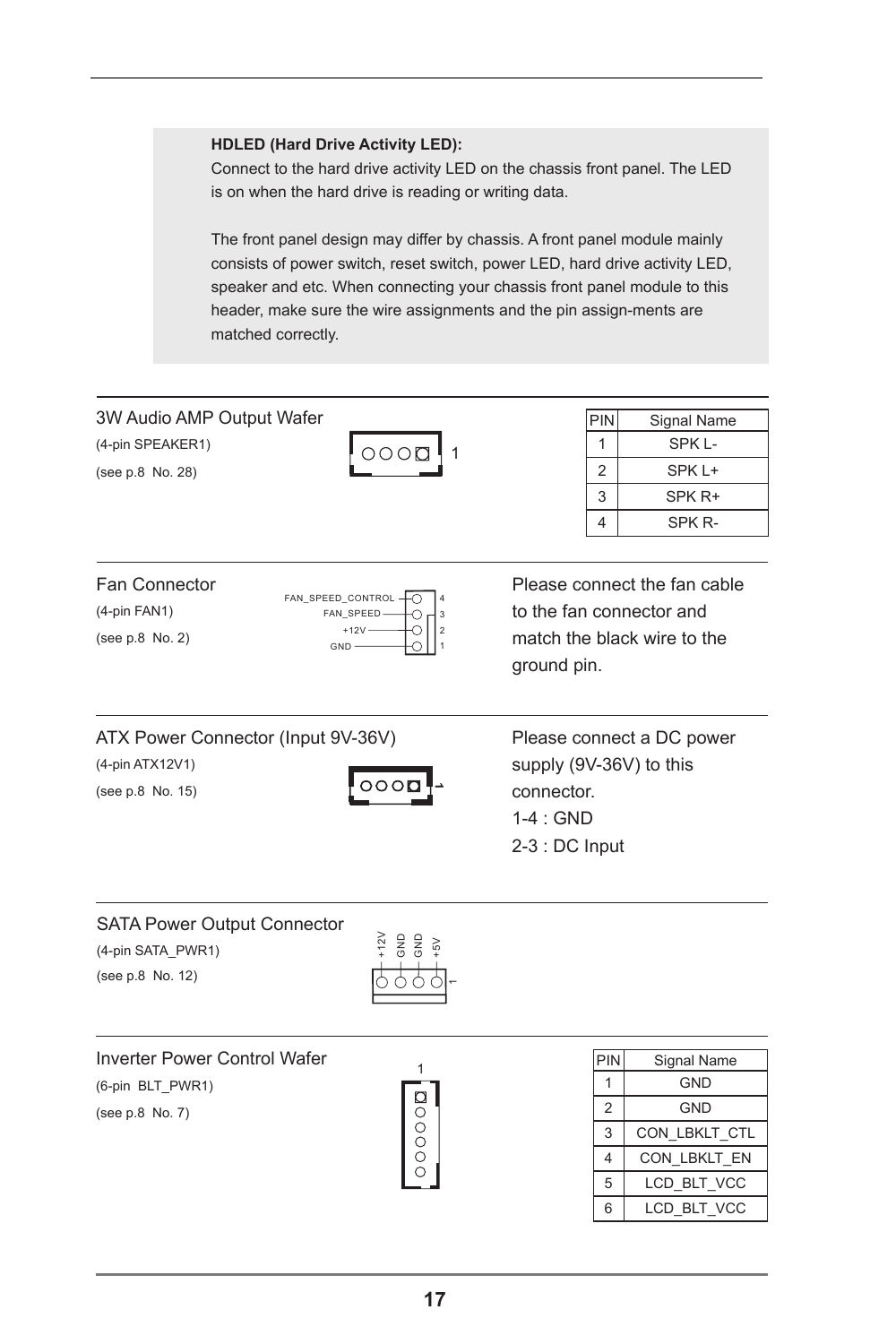#### COM Port Headers

(10-pin COM1) (see p.8 No. 23)

(10-pin COM2) (see p.8 No. 21)

(10-pin COM3) (see p.8 No. 19)

(10-pin COM4) (see p.8 No. 17)



| <b>PIN</b> | Signal<br>Name | 'PINI | Signal<br>Name | <b>PIN</b> | Signal<br>Name | <b>PIN</b> | Signal<br>Name | PIN        | Signal<br>Name |
|------------|----------------|-------|----------------|------------|----------------|------------|----------------|------------|----------------|
| 10         | <b>DUMMY</b>   | 8     | CCTS#          |            | DDSR#          |            | DDTR#          | $\sqrt{2}$ | <b>RRXD</b>    |
| 9          | <b>DUMMY</b>   |       | RRTS#          | 5          | <b>GND</b>     |            | TTXD           |            | DDCD#          |

 This motherboard supports RS232/422/485 on COM1/COM2 port. Please refer to below table for the pin definition. In addition, COM1/COM2 port (RS232/422/485) can be adjusted in BIOS setup utility > Advanced Screen > Super IO Configuration. You may refer to page 31 for details.

### **COM1/COM2 Port Pin Definition**

| <b>PIN</b>     | <b>RS232</b> | <b>RS422</b> | <b>RS485</b> |
|----------------|--------------|--------------|--------------|
|                | <b>DCD</b>   | TX-          | RTX-         |
| $\overline{2}$ | <b>RXD</b>   | $RX+$        | N/A          |
| 3              | <b>TXD</b>   | $TX+$        | RTX+         |
|                | <b>DTR</b>   | RX-          | N/A          |
| 5              | <b>GND</b>   | <b>GND</b>   | <b>GND</b>   |
| 6              | <b>DSR</b>   | N/A          | N/A          |
|                | <b>RTS</b>   | N/A          | N/A          |
| 8              | <b>CTS</b>   | N/A          | N/A          |
| 9              | NA/+5V/+12V  | N/A          | N/A          |

Buzzer Header

(2-pin BUZZ1) (see  $p.8$  No. 4)





Chassis Intrusion Headers This motherboard supports  $\sqrt{\frac{100}{\text{c}}}}$  CASE OPEN detection feature (see p.8 No. 29)  $\frac{1}{2}$  and  $\frac{1}{2}$  that detects if the chassis cover has been removed. This feature requires a chassis with chassis intrusion detection design.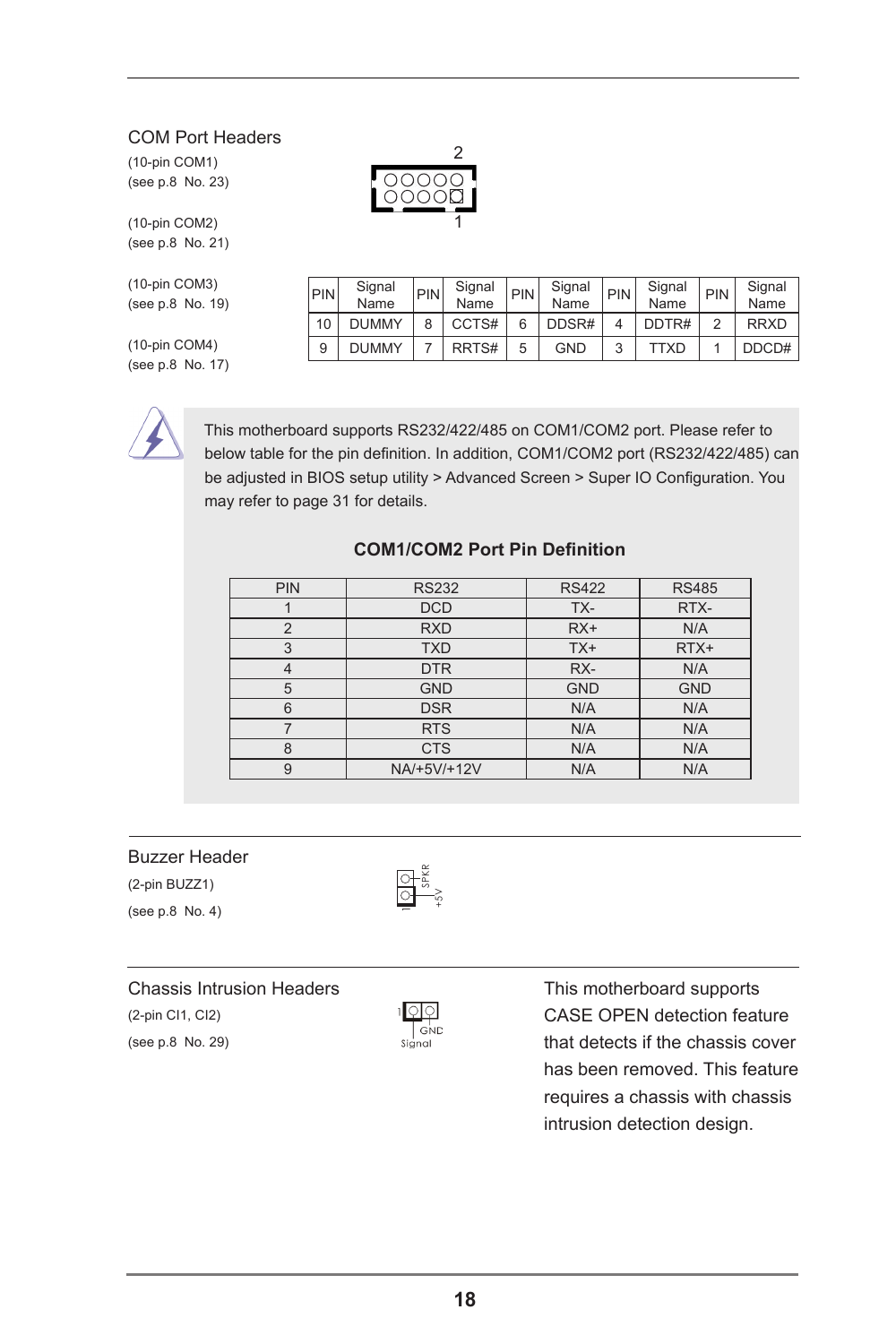### LVDS Connector

(40-pin LVDS1) (see p.8 No. 31)

| $\overline{2}$ |        |             |   | i  |
|----------------|--------|-------------|---|----|
|                |        |             |   |    |
|                |        |             |   |    |
|                |        | ۰           |   |    |
|                |        | ۰<br>٠      |   |    |
|                | į<br>č |             |   |    |
|                |        | ٠<br>٠<br>۰ | ı |    |
|                |        | ä<br>b<br>٠ |   |    |
|                |        | ۰           |   |    |
|                | ŧ      |             | ł |    |
| 40             |        |             |   | 39 |
|                |        |             |   |    |

| <b>PIN</b>     | Signal Name    | <b>PIN</b>     | Signal Name   |
|----------------|----------------|----------------|---------------|
| $\overline{2}$ | <b>LCD VCC</b> | 1              | LCD VCC       |
| 4              | LDDC CLK       | 3              | $+3.3V$       |
| 6              | LVDS A DATA0#  | 5              | LDDC DATA     |
| 8              | <b>GND</b>     | $\overline{7}$ | LVDS A DATA0  |
| 10             | LVDS A DATA1   | 9              | LVDS A DATA1# |
| 12             | LVDS A DATA2#  | 11             | <b>GND</b>    |
| 14             | <b>GND</b>     | 13             | LVDS A DATA2  |
| 16             | LVDS A DATA3   | 15             | LVDS A DATA3# |
| 18             | LVDS A CLK#    | 17             | <b>GND</b>    |
| 20             | <b>GND</b>     | 19             | LVDS_A_CLK    |
| 22             | LVDS B DATA0   | 21             | LVDS B DATA0# |
| 24             | LVDS B DATA1#  | 23             | <b>GND</b>    |
| 26             | <b>GND</b>     | 25             | LVDS B DATA1  |
| 28             | LVDS B DATA2   | 27             | LVDS B DATA2# |
| 30             | LVDS B DATA3#  | 29             | DPLVDD EN     |
| 32             | <b>GND</b>     | 31             | LVDS B DATA3  |
| 34             | LVDS B CLK     | 33             | LVDS B CLK#   |
| 36             | CON LBKLT EN   | 35             | <b>GND</b>    |
| 38             | LCD BLT VCC    | 37             | CON LBKLT CTL |
| 40             | LCD BLT VCC    | 39             | LCD BLT VCC   |
|                |                |                |               |

#### Digital Input/Output Pin Header

(10-pin JGPIO1)

(see p.8 No. 27)



| ΡIΝ | Signal Name      | PIN            | Signal Name |
|-----|------------------|----------------|-------------|
|     | SIO GP34         | $\overline{2}$ | SIO GP30    |
| 3   | SIO GP35         | 4              | SIO GP31    |
| 5   | SIO GP36         | 6              | SIO GP32    |
|     | SIO GP37         | 8              | SIO GP33    |
| 9   | <b>JGPIO PWR</b> | 10             | GND         |

### Front Panel Audio Header

(9-pin HD\_AUDIO1)

(see p.8 No. 30)



### Backlight & Amp Volume Control

(7-pin BLT\_VOL1)

(see p.8 No. 6)



| PIN<br>Signal Name<br>GPIO VOL UP<br>1<br>$\overline{2}$<br>GPIO VOL DW<br>3<br><b>PWRDN</b> |
|----------------------------------------------------------------------------------------------|
|                                                                                              |
|                                                                                              |
|                                                                                              |
|                                                                                              |
| 4<br><b>GPIO BLT UP</b>                                                                      |
| 5<br><b>GPIO BLT DW</b>                                                                      |
| 6<br><b>GND</b>                                                                              |
| GND                                                                                          |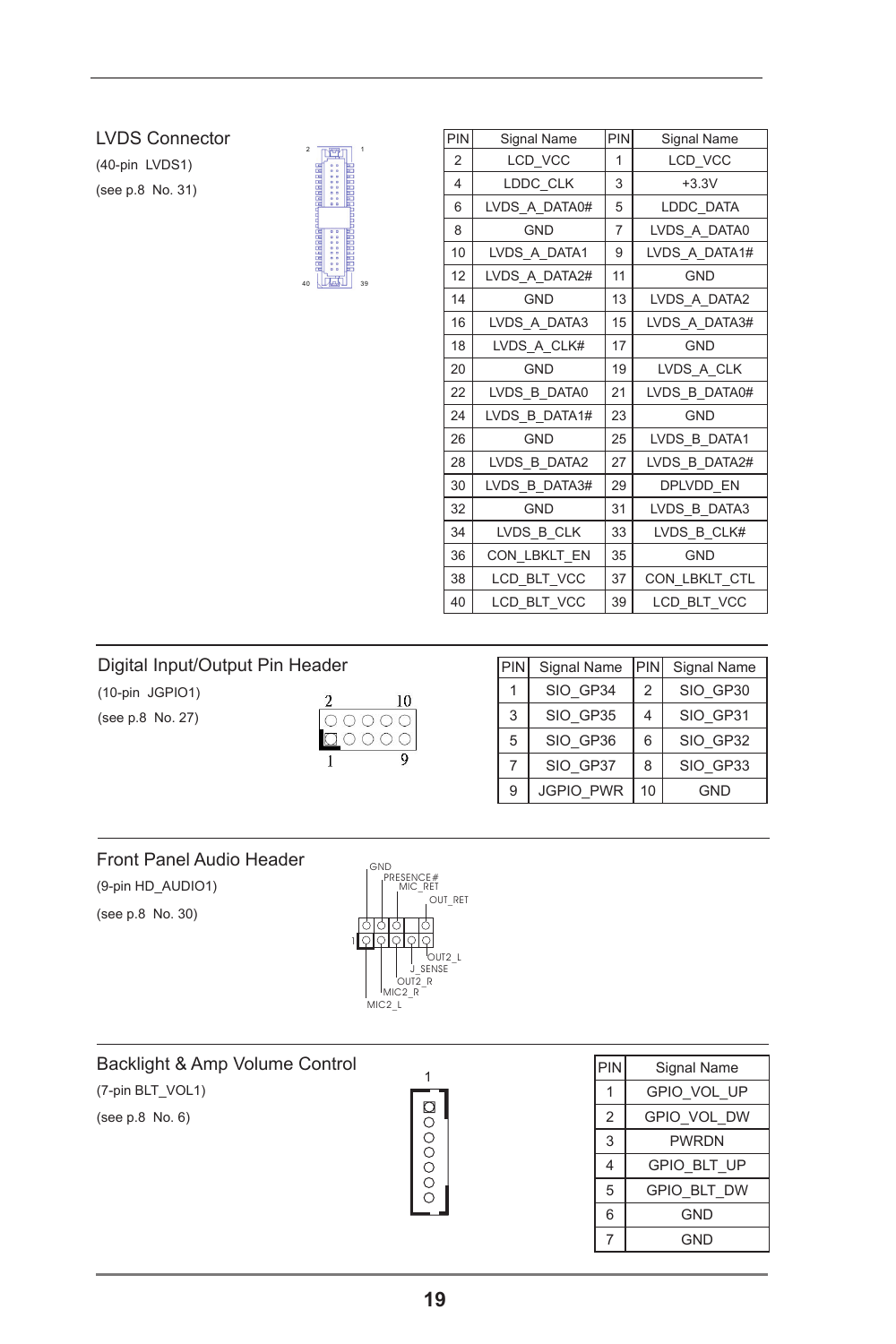

LPC Header This connector supports (19-pin LPC1)  $\frac{2}{3}$   $\frac{2}{3}$   $\frac{2}{3}$   $\frac{2}{3}$   $\frac{2}{3}$   $\frac{2}{3}$   $\frac{2}{3}$   $\frac{2}{3}$   $\frac{2}{3}$   $\frac{2}{3}$   $\frac{2}{3}$   $\frac{2}{3}$   $\frac{2}{3}$   $\frac{2}{3}$   $\frac{2}{3}$   $\frac{2}{3}$   $\frac{2}{3}$   $\frac{2}{3}$   $\frac{2}{3}$   $\frac{2}{3}$   $\frac{2}{3$ (see p.8 No. 16)  $\begin{matrix} 0 & \frac{3}{5} & \frac{3}{5} & \frac{3}{5} & \frac{3}{5} & \frac{3}{5} & \frac{3}{5} & \frac{3}{5} & \frac{3}{5} & \frac{3}{5} & \frac{3}{5} & \frac{3}{5} & \frac{3}{5} & \frac{3}{5} & \frac{3}{5} & \frac{3}{5} & \frac{3}{5} & \frac{3}{5} & \frac{3}{5} & \frac{3}{5} & \frac{3}{5} & \frac{3}{5} & \frac{3}{5} & \frac{3}{5} & \frac{3}{5} & \frac{$ store keys, digital certificates, passwords, and data. A TPM system also helps enhance network security, protects digital identities, and ensures platform integrity.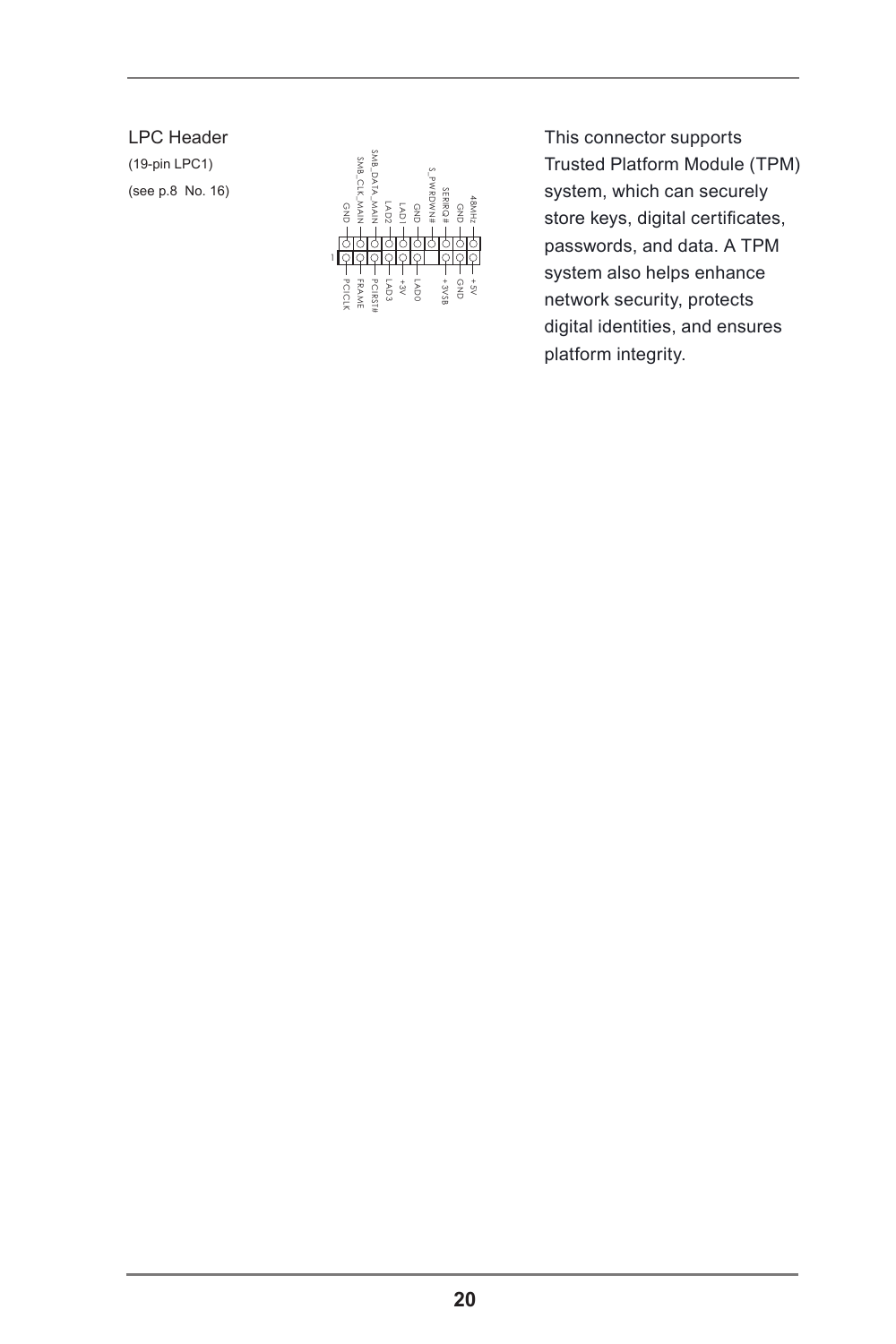# *Chapter 3: UEFI SETUP UTILITY*

### **3.1 Introduction**

This section explains how to use the UEFI SETUP UTILITY to configure your system. The UEFI chip on the motherboard stores the UEFI SETUP UTILITY. You may run the UEFI SETUP UTILITY when you start up the computer. Please press <F2> or <Del> during the Power-On-Self-Test (POST) to enter the UEFI SETUP UTILITY, otherwise, POST will continue with its test routines.

If you wish to enter the UEFI SETUP UTILITY after POST, restart the system by pressing  $\langle Ct \rangle$  +  $\langle A|t \rangle$  +  $\langle De| \rangle$  are by pressing the reset button on the system chassis. You may also restart by turning the system off and then back on.



Because the UEFI software is constantly being updated, the following UEFI setup screens and descriptions are for reference purpose only, and they may not exactly match what you see on your screen.

### **3.1.1 UEFI Menu Bar**

The top of the screen has a menu bar with the following selections:

| Main               | To set up the system time/date information                                              |
|--------------------|-----------------------------------------------------------------------------------------|
| <b>Advanced</b>    | To set up the advanced UEFI features                                                    |
| <b>H/W Monitor</b> | To display current hardware status                                                      |
| <b>Boot</b>        | To set up the default system device to locate and load the                              |
|                    | <b>Operating System</b>                                                                 |
| <b>Security</b>    | To set up the security features                                                         |
| Exit               | To exit the current screen or the UEFI SETUP UTILITY                                    |
|                    | Use $\leftarrow$ > key or $\leftarrow$ > key to choose among the selections on the menu |
|                    |                                                                                         |

bar, and then press <Enter> to get into the sub screen. You can also use the mouse to click your required item.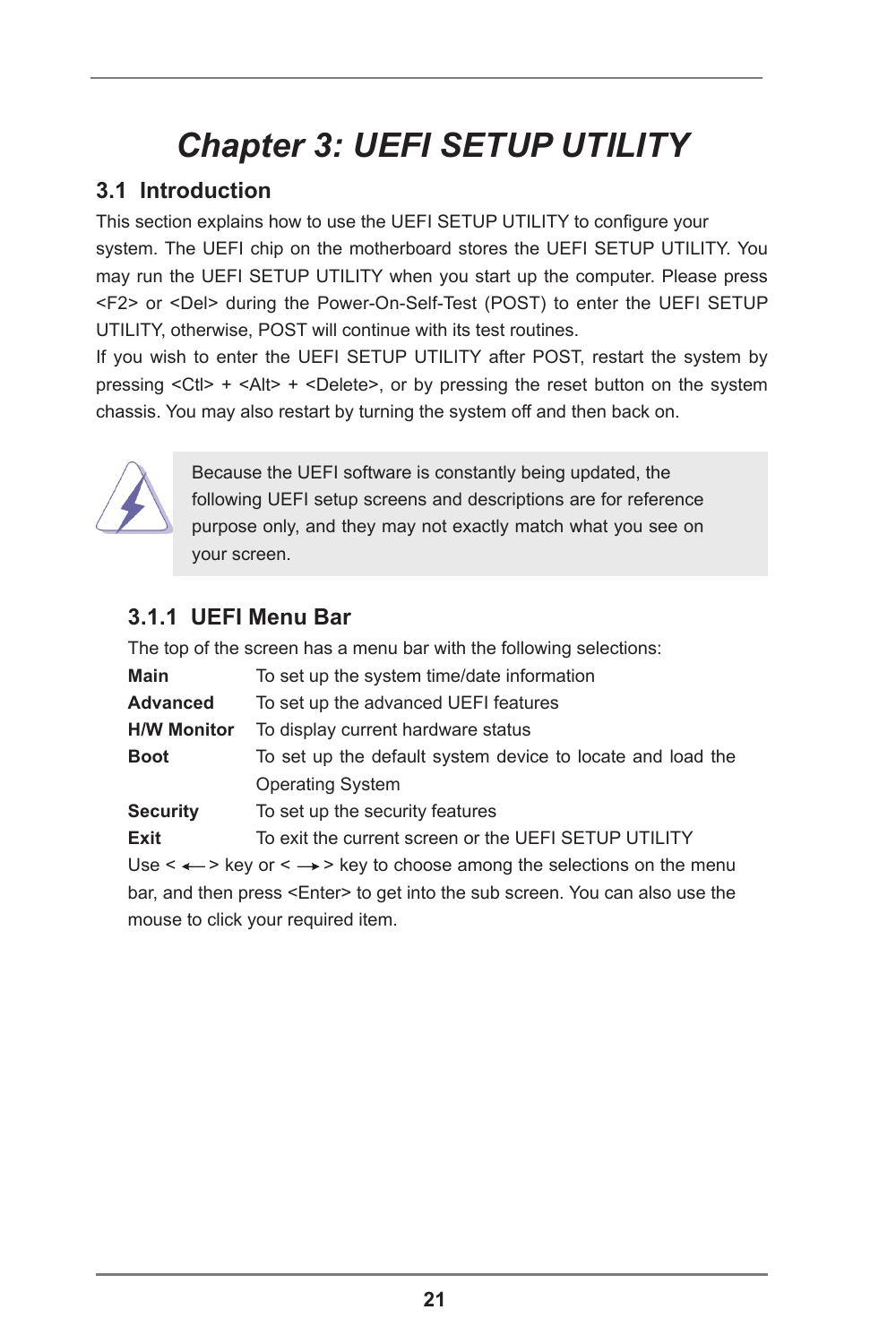### **3.1.2 Navigation Keys**

Please check the following table for the function description of each navigation key.

| <b>Navigation Key(s)</b>     | <b>Function Description</b>                           |  |  |
|------------------------------|-------------------------------------------------------|--|--|
| $\leftarrow$ / $\rightarrow$ | Moves cursor left or right to select Screens          |  |  |
| A/I                          | Moves cursor up or down to select items               |  |  |
| $+$ / $-$                    | To change option for the selected items               |  |  |
| <enter></enter>              | To bring up the selected screen                       |  |  |
| $<$ F1>                      | To display the General Help Screen                    |  |  |
| $<$ F7>                      | Discard changes                                       |  |  |
| $<$ F9>                      | To load optimal default values for all the settings   |  |  |
| $<$ F10 $>$                  | To save changes and exit the UEFI SETUP UTILITY       |  |  |
| $<$ F12>                     | Print screen                                          |  |  |
| <esc></esc>                  | To jump to the Exit Screen or exit the current screen |  |  |

### **3.2 Main Screen**

When you enter the UEFI SETUP UTILITY, the Main screen will appear and display the system overview.

### **SBC-310**

| Aotio Setup Utility - Copyright (C) 2012 American Megatrends, Inc.<br>Hain Advanced H/H Monitor Boot Security Exit |                                                                                       |                                                                                                                            |
|--------------------------------------------------------------------------------------------------------------------|---------------------------------------------------------------------------------------|----------------------------------------------------------------------------------------------------------------------------|
| LIFET Version : SBC-310 LO.10<br>Processor Speed : 1900MHz<br>Microcode Update : 40651/10<br>Cache Size            | Processor Tupe : Intel(R) Core(TM) i5-4300U CPU @ 1.90GHz<br>: 3072KB                 | Set the Date. Use Tab to<br>switch between Date elements.                                                                  |
| Total Memory                                                                                                       | : 4096MB with 256MB Shared Memory<br>and 2MB GTT memory<br>Single-Channel Memory Mode |                                                                                                                            |
| DDR3 A1                                                                                                            | : 4096MB (DDR3-1600)                                                                  |                                                                                                                            |
| LVDS Rom Version : Default                                                                                         |                                                                                       | ++: Select Screen<br>11: Select Ttem<br>Enter: Select                                                                      |
| System Date<br>System Time                                                                                         | [Fri 02/06/2015]<br>[18:10:09]                                                        | +/-: Change Option<br>F1: General Help<br>F7: Discard Changes<br>F9: Load UEFI Defaults<br>F10: Save and Exit<br>ESC: Exit |
|                                                                                                                    | Version 2.15.1234. Copyright (C) 2012 American Megatrends, Inc.                       |                                                                                                                            |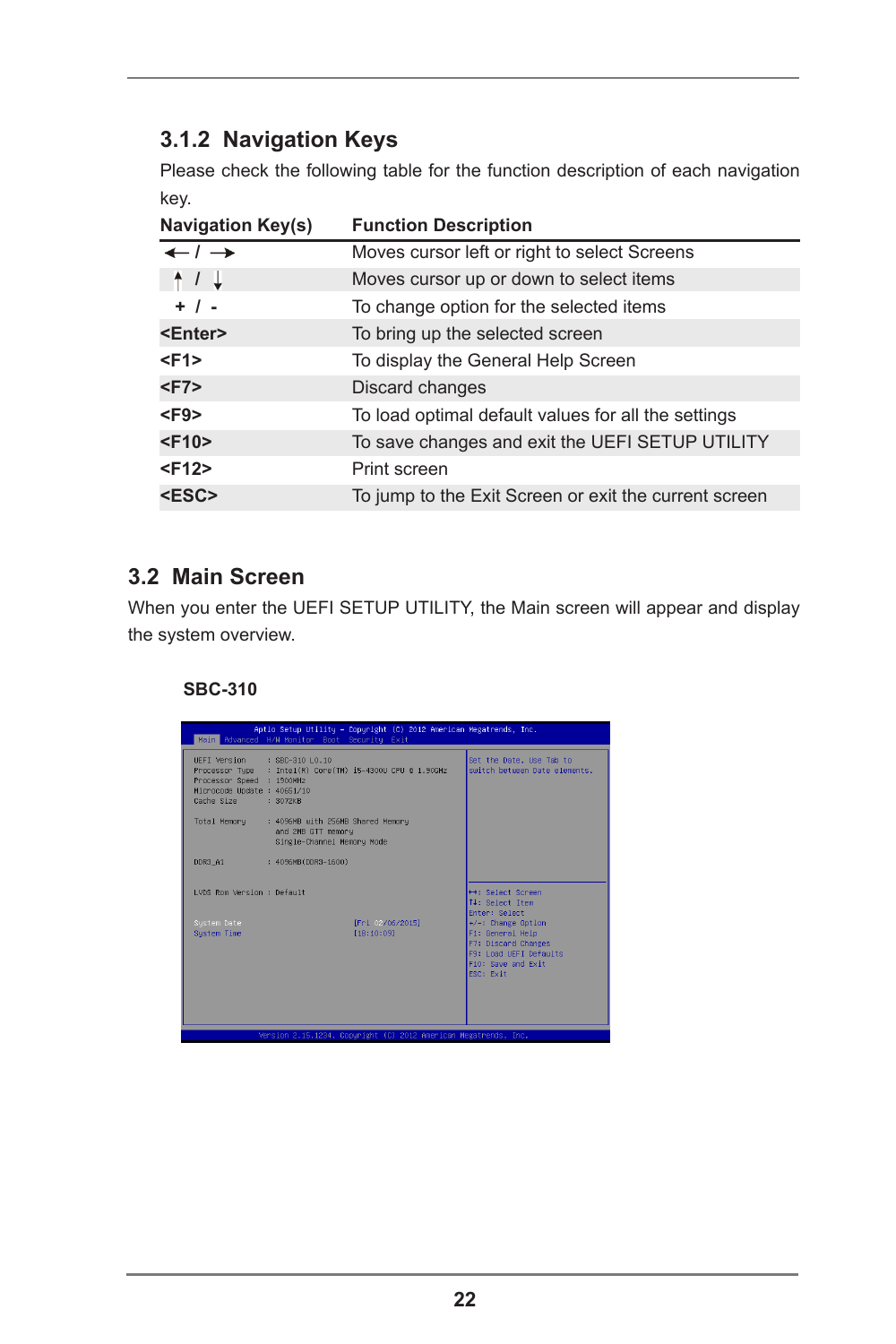### **SBC-311**

|                                                                                               | Main Advanced H/W Monitor Boot Security Exit                                          | Aotio Setup Utility - Copyright (C) 2012 American Megatrends, Inc. |                                                                                                                                     |
|-----------------------------------------------------------------------------------------------|---------------------------------------------------------------------------------------|--------------------------------------------------------------------|-------------------------------------------------------------------------------------------------------------------------------------|
| <b>HEET Version</b><br>Processor Speed : 1900MHz<br>Microcode Update : 40651/10<br>Cache Size | $:$ SBC=311 $\pm$ 0.10<br>: 3072KR                                                    | Processor Tupe : Intel(R) Core(TM) i5-4300U CPU @ 1.90GHz          | Set the Date, Use Tab to<br>suitch between Date elements.                                                                           |
| Total Memory                                                                                  | : 4096MB with 256MB Shared Memory<br>and 2MB GTT memory<br>Single-Channel Memory Mode |                                                                    |                                                                                                                                     |
| DDR3 A1                                                                                       | : 4096MB (DDR3-1600)                                                                  |                                                                    |                                                                                                                                     |
| LVDS Rom Version : Default                                                                    |                                                                                       |                                                                    | ++: Select Screen<br><b>11:</b> Select Ttem<br>Enter: Select                                                                        |
| System Date<br>System Time                                                                    |                                                                                       | [Fri 02/06/2015]<br>[18:10:09]                                     | $+\angle -$ : Change Option<br>F1: General Help<br>F7: Discard Changes<br>F9: Load UEFI Defaults<br>F10: Save and Exit<br>ESC: Exit |
|                                                                                               |                                                                                       | Version 2.15.1234, Copyright (C) 2012 American Megatrends, Inc.    |                                                                                                                                     |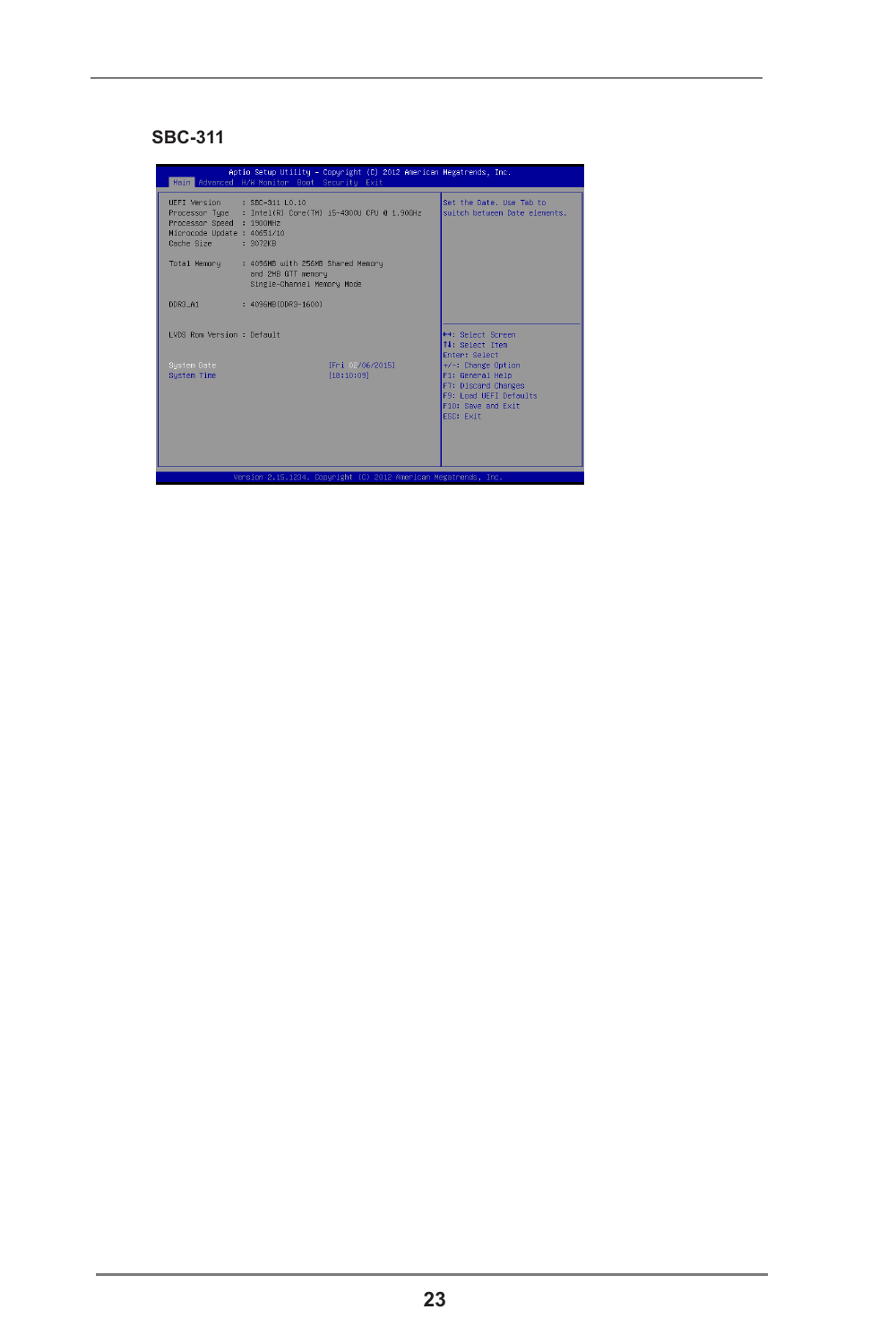### **3.3 Advanced Screen**

In this section, you may set the configurations for the following items: CPU Configuration, Chipset Configuration, Storage Configuration, Intel(R) Rapid Start Technology, AMT Configuration, Super IO Configuration, ACPI Configuration, USB Configuration and Voltage Configuration.



Setting wrong values in this section may cause the system to malfunction.

### **Instant Flash**

Instant Flash is a UEFI flash utility embedded in Flash ROM. This convenient UEFI update tool allows you to update system UEFI without entering operating systems first like MS-DOS or Windows® . Just launch this tool and save the new UEFI file to your USB flash drive, floppy disk or hard drive, then you can update your UEFI only in a few clicks without preparing an additional floppy diskette or other complicated flash utility. Please be noted that the USB flash drive or hard drive must use FAT32/16/12 file system. If you execute Instant Flash utility, the utility will show the UEFI files and their respective information. Select the proper UEFI file to update your UEFI, and reboot your system after UEFI update process completes.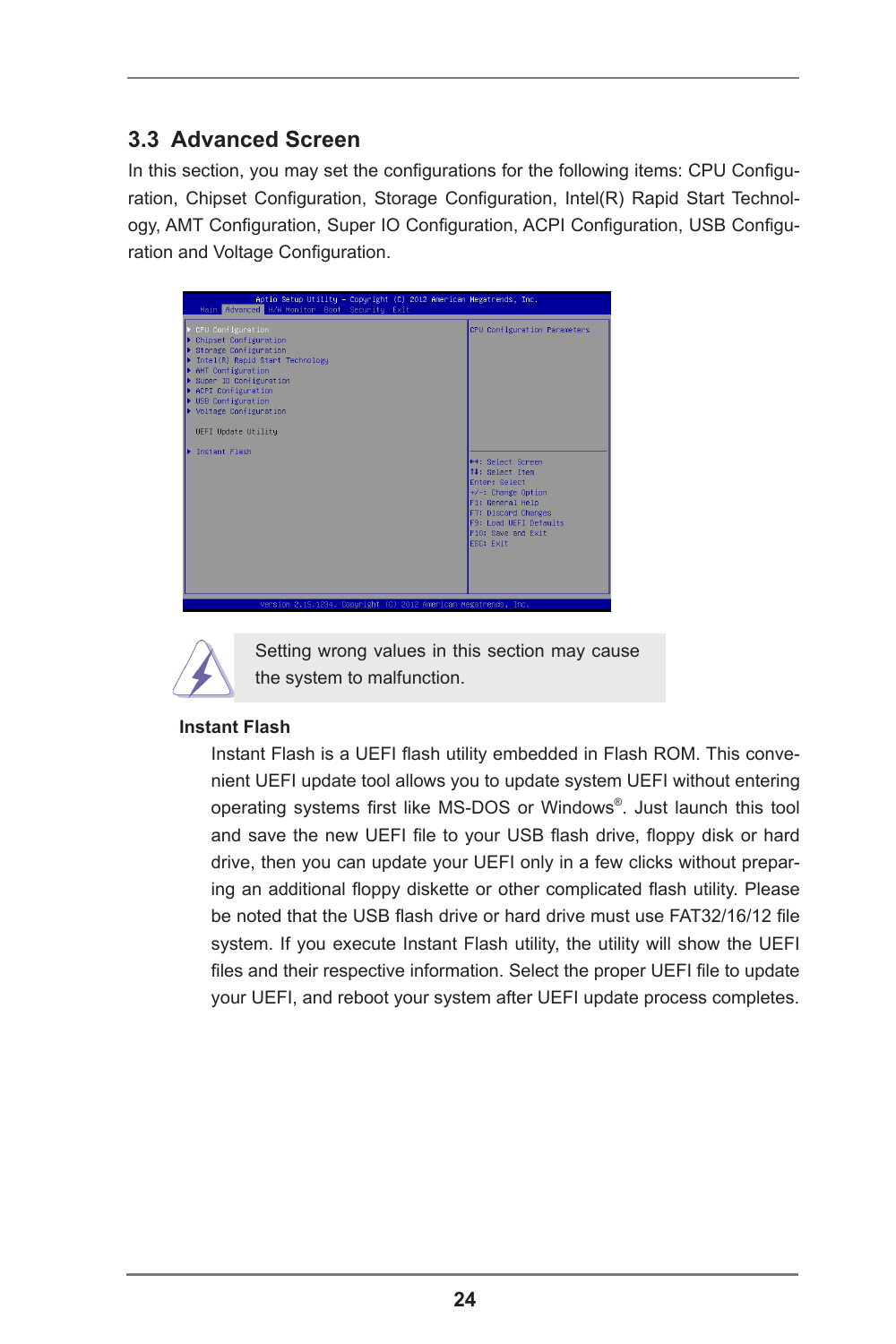### **3.3.1 CPU Configuration**

| Advanced                                                                                                                                                                                                                                                                                                                                                                     | Aotio Setup Utility - Copyright (C) 2012 American Megatrends, Inc.                                                                                                        |                                                                                                                                                                                            |
|------------------------------------------------------------------------------------------------------------------------------------------------------------------------------------------------------------------------------------------------------------------------------------------------------------------------------------------------------------------------------|---------------------------------------------------------------------------------------------------------------------------------------------------------------------------|--------------------------------------------------------------------------------------------------------------------------------------------------------------------------------------------|
| Tntel(R) Core(TM) {5-4300U CPU @ 1.90GHz<br>Max CPU Speed<br>Min CPU Speed<br>Processor Cores<br>Intel HT Technology<br>Intel VT-x Technology<br>Intel SMX Technology<br>$64-hit$<br>Intel Hyper Threading Technology<br>Active Processor Cores                                                                                                                              | 1900 NH <sub>2</sub><br>800 MHz<br>$\overline{2}$<br>Supported<br>Supported<br>Supported<br>Supported<br>[Enabled]<br>[611]<br><b>FAuto1</b>                              | Intel Huper Threading<br>Technology allows multiple<br>threads to run on each core.<br>so that the overall<br>performance on threaded<br>software is improved.                             |
| <b>CPU C States Support</b><br>Enhanced Halt State(C1E)<br>CPU C3 State Support<br>CPU C6 State Support<br>CPU C7 State Support<br>Package C State Support<br>Intel SpeedStep Technology<br>Intel Turbo Boost Technology<br>CPU Thermal Throttling<br>No-Execute Memory Protection<br>Intel Virtualization Technology<br>Handwane Prefetchen<br>Adjacent Cache Line Prefetch | <b>TAutol</b><br><b>FAuto1</b><br><b>Fautol</b><br><b>fautol</b><br>[Disabled]<br>[Enabled]<br>[Enabled]<br>[Enabled]<br>[Enabled]<br>[Enabled]<br>[Enabled]<br>[Enabled] | ++: Select Screen<br>14: Select Item<br>Enter: Select<br>+/-: Change Option<br>F1: General Help<br>F7: Discard Changes<br>F9: Load UEFI Defaults<br>F10: Save and Exit<br><b>ESC: Exit</b> |

### **Intel Hyper Threading Technology**

To enable this feature, a computer system with an Intel processor that supports Hyper-Threading technology and an operating system that includes optimization for this technology, such as Microsoft® Windows® 7 / 8 is required. Set to [Enabled] if using Microsoft® Windows® 7, 8, or Linux kernel version 2.4.18 or higher. This option will be hidden if the installed CPU does not support Hyper-Threading technology.

#### **Active Processor Cores**

Select the number of cores to enable in each processor package.

#### **CPU C States Support**

Enable CPU C States Support for power saving. It is recommended to keep C3, C6 and C7 all enabled for better power saving.

#### **Enhanced Halt State (C1E)**

Enable Enhanced Halt State (C1E) for lower power consumption.

#### **CPU C3 State Support**

Enable C3 sleep state for lower power consumption.

#### **CPU C6 State Support**

Enable C6 deep sleep state for lower power consumption.

#### **CPU C7 State Support**

Enable C7 deep sleep state for lower power consumption.

### **Package C State Support**

Enable CPU, PCIe, Memory, Graphics C State Support for power saving.

#### **Intel SpeedStep Technology**

Intel SpeedStep technology is Intel's new power saving technology. Processors can switch between multiple frequencies and voltage points to enable power saving. The default value is [Enabled]. Configuration options: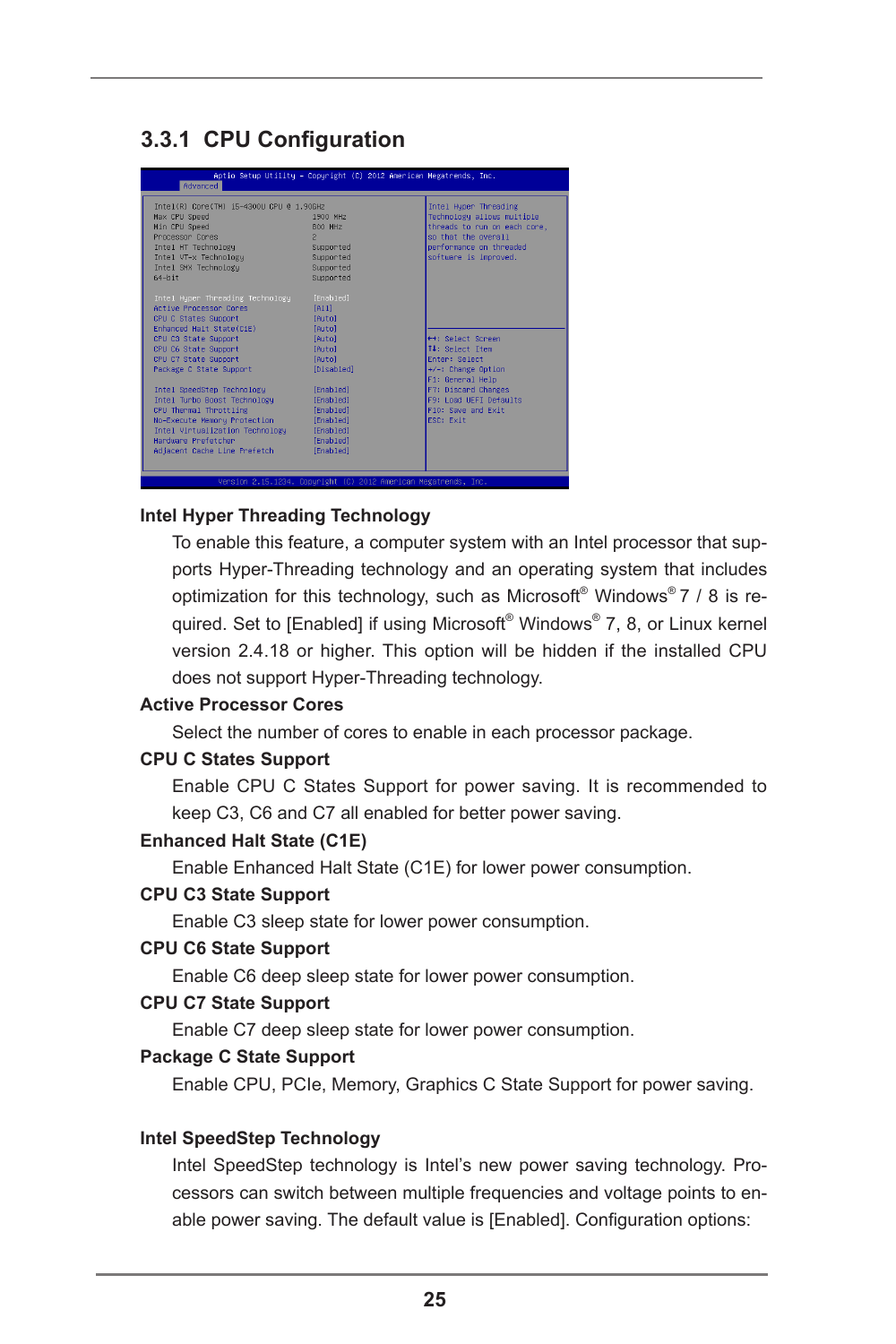[Enabled] and [Disabled]. If you install Windows<sup>®</sup> 7 / 8 and want to enable this function, please set this item to [Enabled]. This item will be hidden if the current CPU does not support Intel SpeedStep technology.



Please note that enabling this function may reduce CPU voltage and lead to system stability or compatibility issues with some power supplies. Please set this item to [Disabled] if above issues occur.

### **Intel Turbo Boost Technology**

Use this item to enable or disable Intel Turbo Boost Mode Technology. Turbo Boost Mode allows processor cores to run faster than marked frequency in specific conditions. The default value is [Enabled].

### **CPU Thermal Throttling**

You may select [Enabled] to enable CPU internal thermal control mechanism to keep the CPU from overheating.

### **No-Execute Memory Protection**

No-Execution (NX) Memory Protection Technology is an enhancement to the IA-32 Intel Architecture. An IA-32 processor with "No Execute (NX) Memory Protection" can prevent data pages from being used by malicious software to execute codes. This option will be hidden if the current CPU does not support No-Excute Memory Protection.

### **Intel Virtualization Technology**

When this option is set to [Enabled], a VMM (Virtual Machine Architecture) can utilize the additional hardware capabilities provided by Vanderpool Technology. This option will be hidden if the installed CPU does not support Intel Virtualization Technology.

#### **Hardware Prefetcher**

Use this item to turn on/off the MLC streamer prefetcher.

### **Adjacent Cache Line Prefetch**

Use this item to turn on/off prefetching of adjacent cache lines.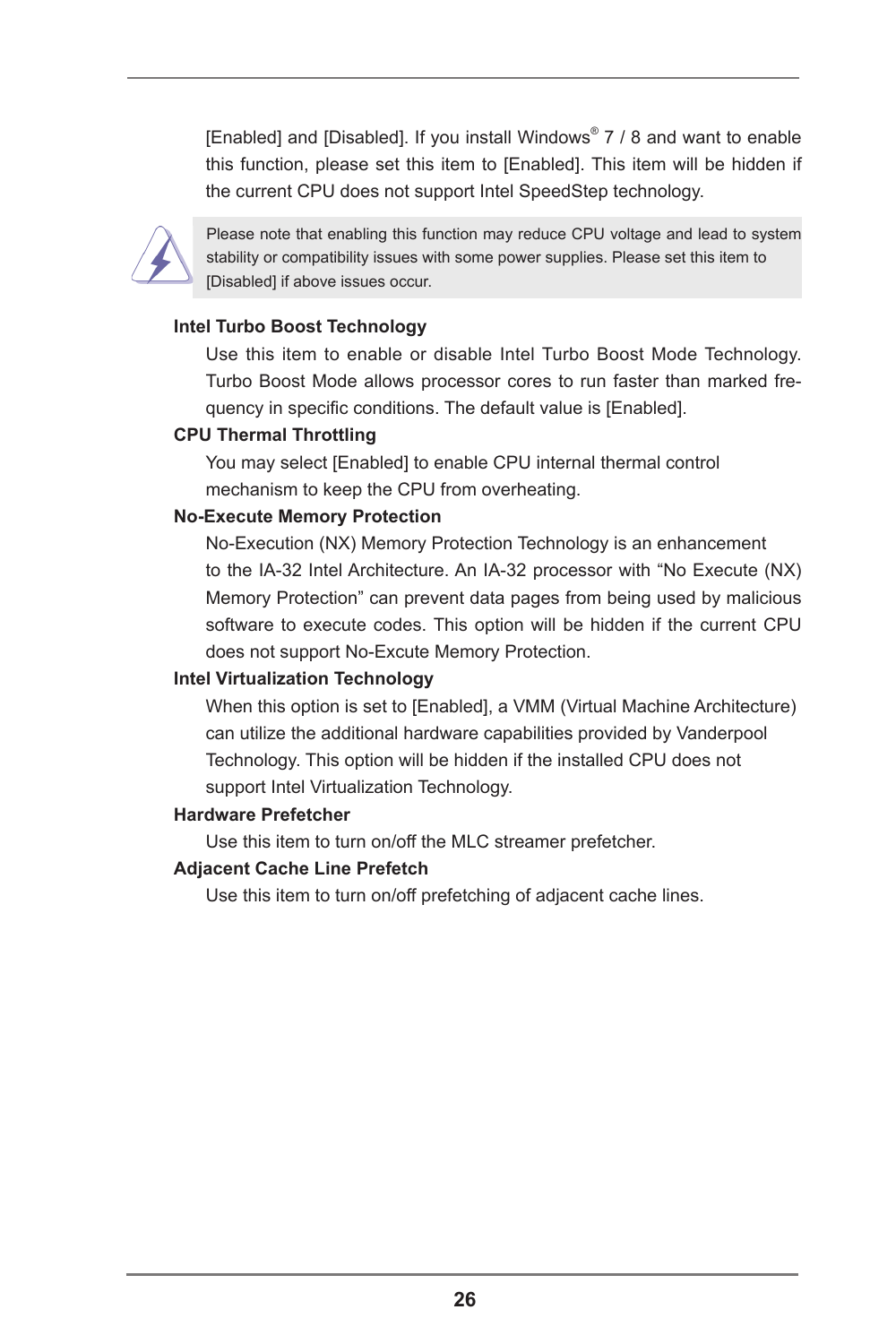### **3.3.2 Chipset Configuration**

| Advanced                  | Aotio Setup Utility - Copyright (C) 2012 American Megatrends, Inc. |                                                           |
|---------------------------|--------------------------------------------------------------------|-----------------------------------------------------------|
| VT-d Capability           | Supported                                                          | If [Auto] is selected, the<br>motherhoard will detect the |
| <b>DRAM Frequency</b>     | [Auto]                                                             | memory module(s) inserted and<br>assign the appropriate   |
| $VT - d$                  | <b>[Disabled]</b>                                                  | frequency automatically.                                  |
| Share Nemory              | [Auto]                                                             |                                                           |
| Render Standbu            | [Enabled]                                                          |                                                           |
| Ophnard HD Audio          | [Enab1ed]                                                          |                                                           |
| Front Panel               | <b>fAutol</b>                                                      |                                                           |
| Ophoard HOMT HD Audio     | [Enab1ed]                                                          |                                                           |
| Onboard LAN 1(Intel)      | [Enab1ed]                                                          |                                                           |
| Dnboard LAN 2(Realtek)    | [Enab1ed]                                                          | ++: Select Screen                                         |
|                           |                                                                    | 14: Select Item                                           |
| Deep Sleep                | <b>fDisabled</b>                                                   | Enter: Select                                             |
| Restore on AC/Power Loss  | (Power Off)                                                        | +/-: Change Option                                        |
|                           |                                                                    | F1: General Help                                          |
| Active LVDS               | <b>[Disabled]</b>                                                  | F7: Discard Changes                                       |
| Primary IGFX Boot Display | [VBIOS Default]                                                    | F9: Load UEFI Defaults                                    |
|                           |                                                                    | F10: Save and Exit                                        |
|                           |                                                                    | ESC: Exit                                                 |
|                           |                                                                    |                                                           |
|                           |                                                                    |                                                           |
|                           |                                                                    |                                                           |
|                           |                                                                    |                                                           |
|                           |                                                                    |                                                           |

### **DRAM Frequency**

If [Auto] is selected, the motherboard will detect the memory module(s) inserted and assign the appropriate frequency automatically.

### **VT-d**

Intel® Virtualization Technology for Directed I/O helps your virtual machine monitor better utilize hardware by improving application compatibility and reliability, and providing additional levels of manageability, security, isolation, and I/O performance.

### **Share Memory**

 Configure the size of memory that is allocated to the integrated graphics processor when the system boots up.

### **Render Standby**

 Use this to enable or disable Render Standby by Internal Graphics Device. The default value is [Enabled].

### **Onboard HD Audio**

Select [Auto], [Enabled] or [Disabled] for the onboard HD Audio feature. If you select [Auto].

### **Front Panel**

Select [Auto] or [Disabled] for the onboard HD Audio Front Panel.

### **Onboard HDMI HD Audio**

This allows you to enable or disable the Onboard HDMI HD Audio feature.

### **Onboard LAN 1 (Intel)**

This allows you to enable or disable the Onboard LAN 1 feature.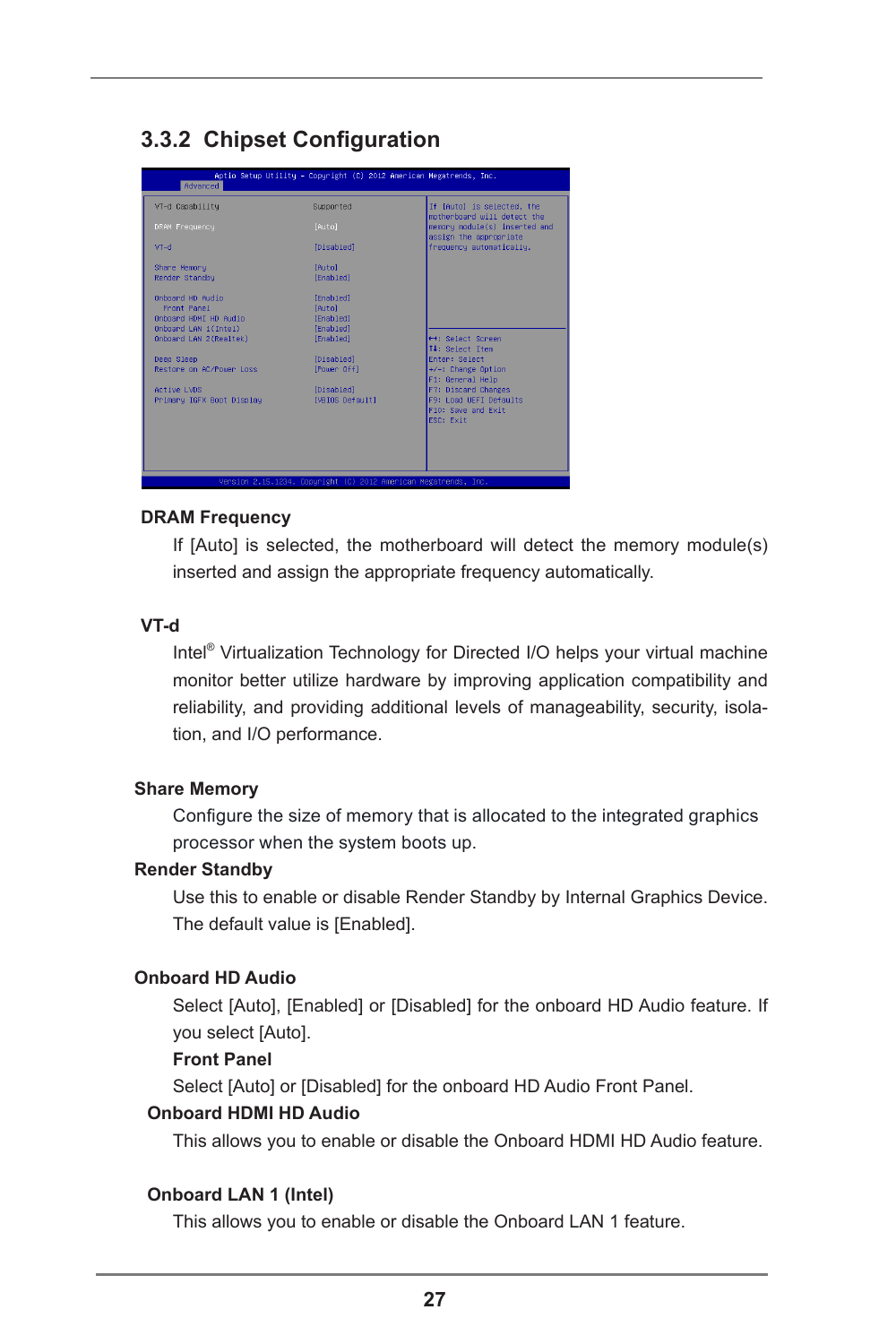### **Onboard LAN 2 (Realtek)**

This allows you to enable or disable the Onboard LAN 2 feature.

### **Deep Sleep**

Mobile platforms support Deep S4/S5 in DC only and desktop platforms support Deep S4/S5 in AC only. The default value is [Disabled].

### **Restore on AC/Power Loss**

This allows you to set the power state after an unexpected AC/power loss. If [Power Off] is selected, the AC/power remains off when the power recovers. If [Power On] is selected, the AC/power resumes and the system starts to boot up when the power recovers. If [LAST STATE] is selected, the AC/power restores to the last power state when the power recovers.

### **Active LVDS**

Use this to enable or disable the LVDS. The default value is [Enabled].

### **Primary IGFX Boot Display**

Use this to select primary internal graphics boot display. The default value is [VBIOS Default].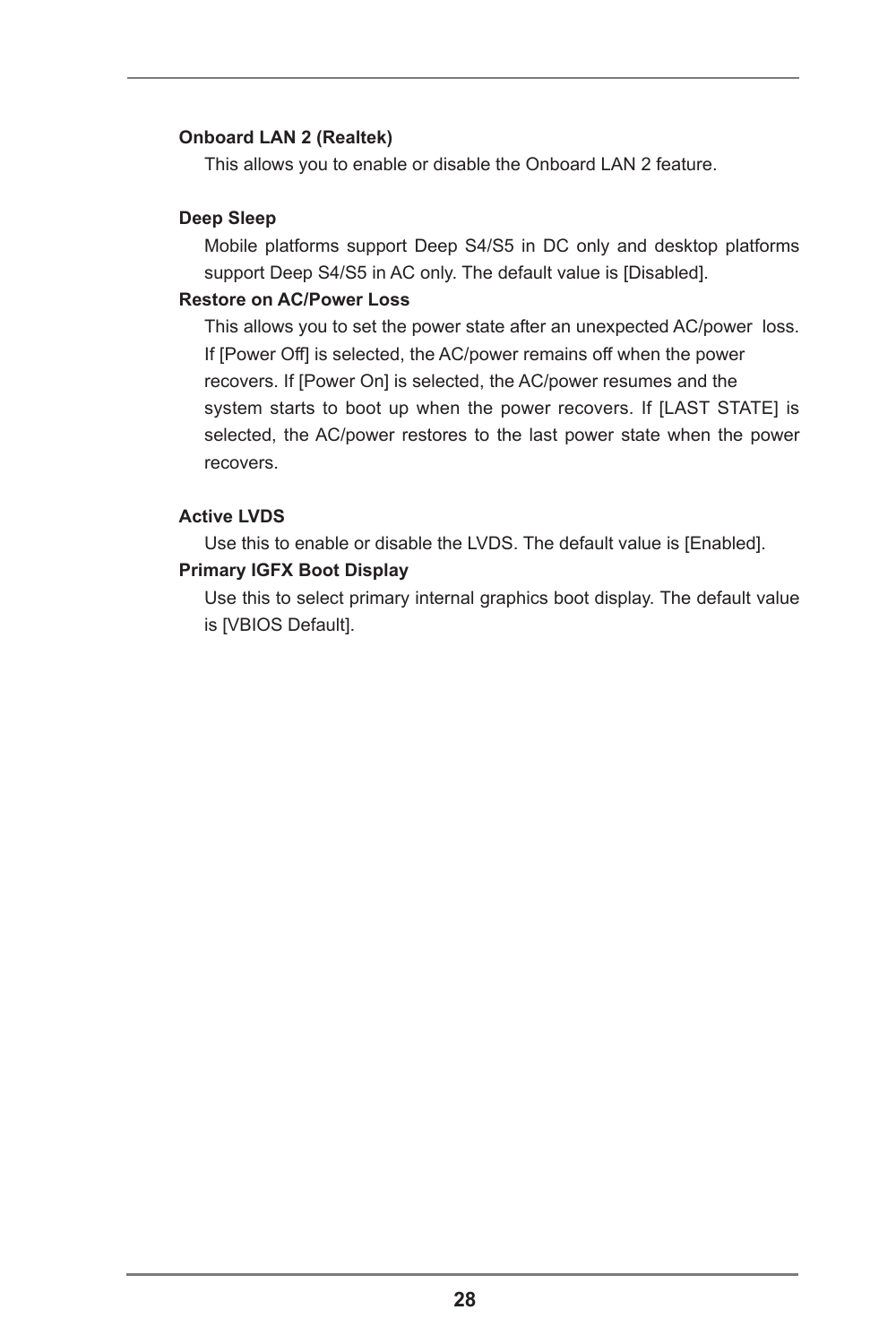### **3.3.3 Storage Configuration**



### **SATA Controller(s)**

Use this item to enable or disable the SATA Controller feature.

### **SATA Mode Selection**

Use this to select SATA mode. Configuration options: [IDE Mode] and [AHCI Mode]. The default value is [AHCI Mode].



AHCI (Advanced Host Controller Interface) supports NCQ and other new features that will improve SATA disk performance but IDE mode does not have these advantages.

### **SATA Aggressive Link Power Management**

Use this item to configure SATA Aggressive Link Power Management.

### **Hard Disk S.M.A.R.T.**

Use this item to enable or disable the S.M.A.R.T. (Self-Monitoring, Analysis, and Reporting Technology) feature. Configuration options: [Disabled] and [Enabled].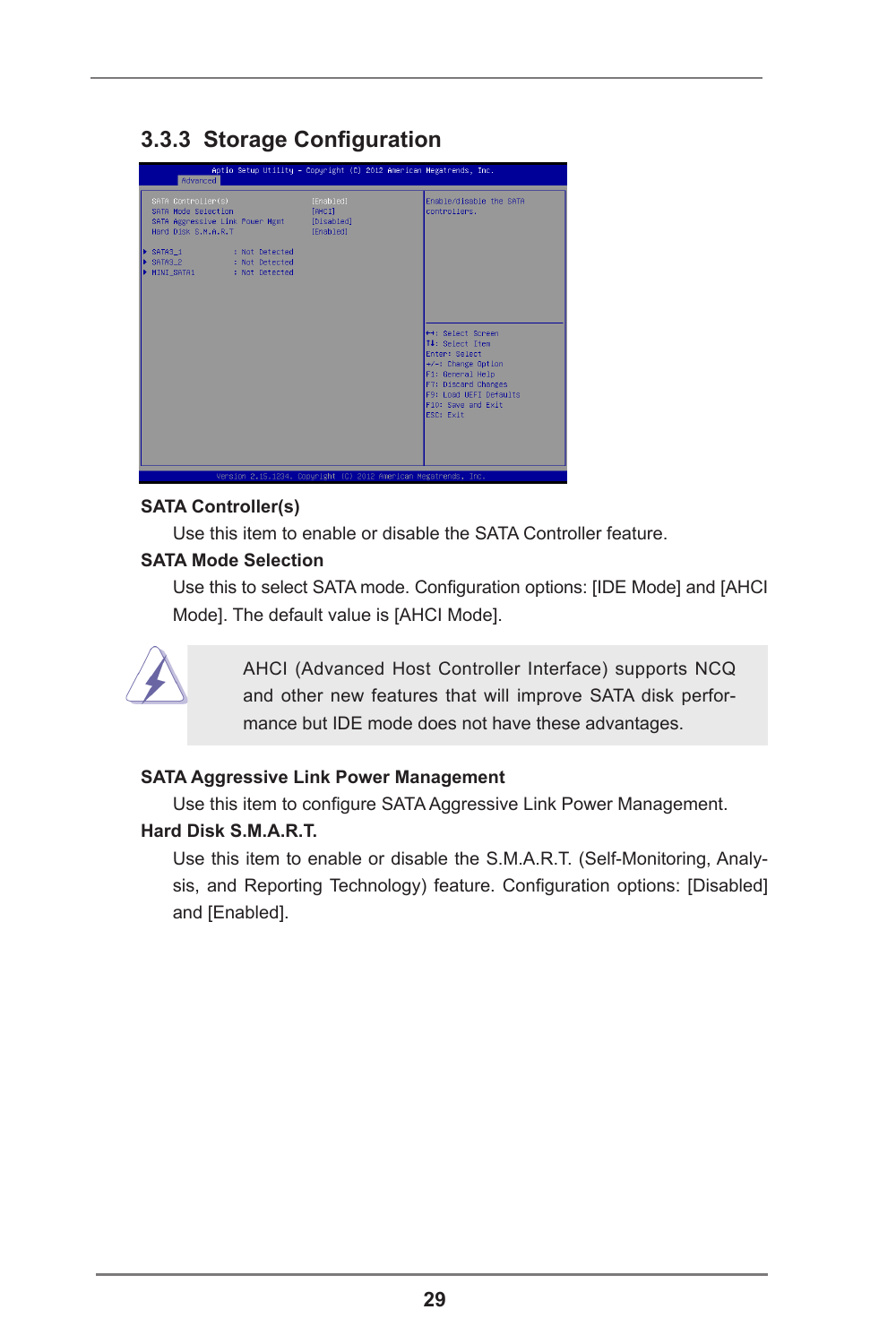### **3.3.4 Intel(R) Rapid Start Technology**



### **Intel(R) Rapid Start Technology**

Use this item to enable or disable Intel(R) Rapid Start Technology. Intel(R) Rapid Start Technology is a new zero power hibernation mode which allows users to resume in just 5-6 seconds. The default is [Disabled].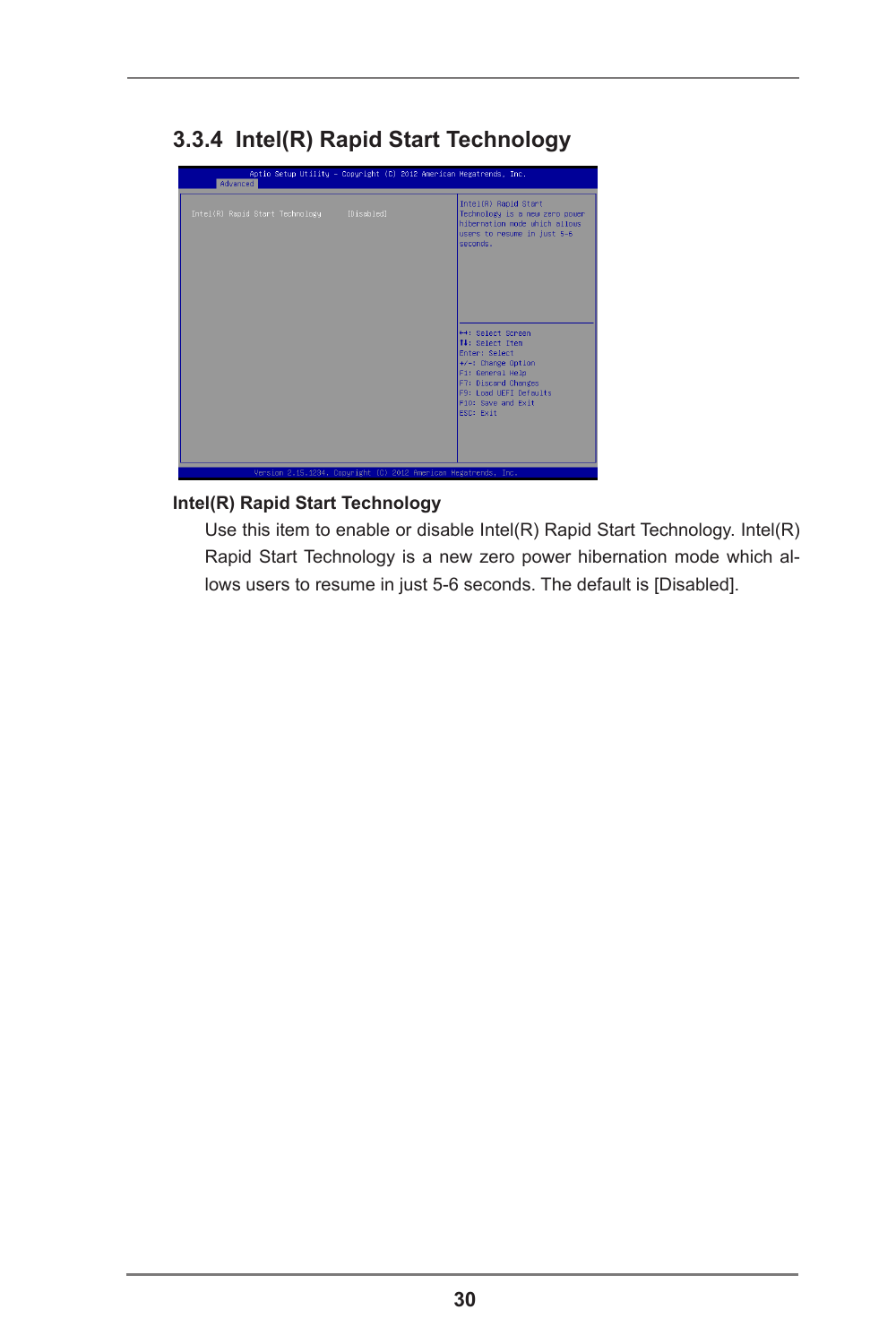### **3.3.5 AMT Configuration**

| Advanced                                                                                                                                                                                                                                                                                             | Aptio Setup Utility - Copyright (C) 2012 American Megatrends, Inc.                                                                                                                       |                                                                                                                                                                                                                                                                                                                                                                                                                                                           |
|------------------------------------------------------------------------------------------------------------------------------------------------------------------------------------------------------------------------------------------------------------------------------------------------------|------------------------------------------------------------------------------------------------------------------------------------------------------------------------------------------|-----------------------------------------------------------------------------------------------------------------------------------------------------------------------------------------------------------------------------------------------------------------------------------------------------------------------------------------------------------------------------------------------------------------------------------------------------------|
| Intel ANT<br><b>BIOS Hotkey Pressed</b><br><b>MEBx Selection Screen</b><br>Hide Un-Config ME Confirm Promot<br><b>MEBx Debug Message Output</b><br>Un-Configure ME<br>Ant Hait Timer<br>ASE<br>Activate Remote Assistance Process<br><b>USB Configure</b><br><b>PET Progress</b><br>AMT CIRA Timeout | [Enabled]<br>[Disabled]<br>[Disabled]<br><b>[Disabled]</b><br><b>[Disabled]</b><br><b>[Disabled]</b><br>Λ<br>[Enabled]<br><b>[Disabled]</b><br><b>[Enabled]</b><br>[Enab1ed]<br>$\Omega$ | Enable/Disable Intel (R)<br>Active Management Technology<br><b>BTOS Extension.</b><br>Note : iAMT H/W is always<br>enabled.<br>This option just controls the<br>BIOS extension execution.<br>If enabled, this requires<br>additional firmware in the SPI<br>device<br>++: Select Screen<br>14: Select Item<br>Enter: Select<br>+/-: Change Option<br>F1: General Help<br>F7: Discard Changes<br>F9: Load UEFI Defaults<br>F10: Save and Exit<br>ESC: Exit |
|                                                                                                                                                                                                                                                                                                      | Vension 2 15 1234, Conunight (C) 2012 American Regateends, Inc.                                                                                                                          |                                                                                                                                                                                                                                                                                                                                                                                                                                                           |

#### **Intel AMT**

Use this to enable or disable Intel(R) Active Management Technology.

### **BIOS Hotkey Pressed**

Use this to enable or disable BIOS Hotkey Pressed.

#### **MEBx Selection Screen**

Use this to enable or disable MEBx selection screen.

#### **Hide Un-Configure ME Configuration**

Use this to hide Un-Configure ME without password confirmation prompt.

#### **MEBx Debug Message Output**

Use this to enable or disable MEBx debug message output.

#### **Un-Configure ME**

Use this to enable or disable Un-Configure ME without password.

#### **AMT Wait Timer**

Set timer to wait before sending ASF\_GET\_BOOT\_OPTIONS.

#### **ASF**

Use this to enable or disable Alert Specification Format.

#### **Activate Remote Assistance Process**

Use this to enable or disable trigger CIRA boot.

#### **USB Configure**

Use this to enable or disable USB Configure.

### **PET Progress**

Use this to enable or disable PET Events progress to recieve PET events.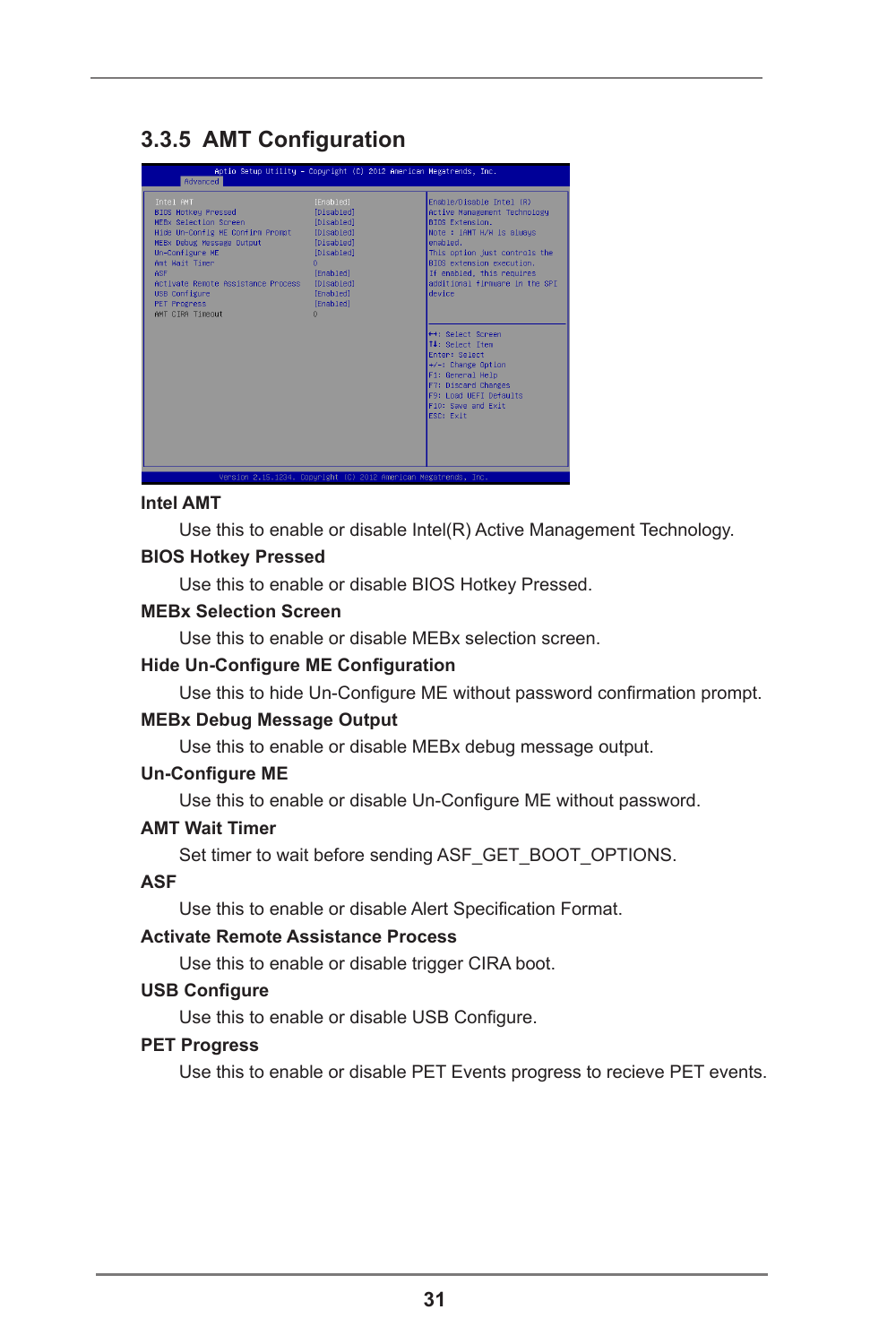### **3.3.6 Super IO Configuration**



### **COM1 Configuration**

Use this to set parameters of COM1. Select COM1 port type: [RS232], [RS422] or [RS485].

### **COM2 Configuration**

Use this to set parameters of COM2. Select COM2 port type: [RS232], [RS422] or [RS485].

### **COM3 Configuration**

Use this to set parameters of COM3.

### **COM4 Configuration**

Use this to set parameters of COM4.

### **WDT Timeout Reset**

This allows users to enable/disable the Watch Dog Timer timeout to reset system. The default value is [Disabled].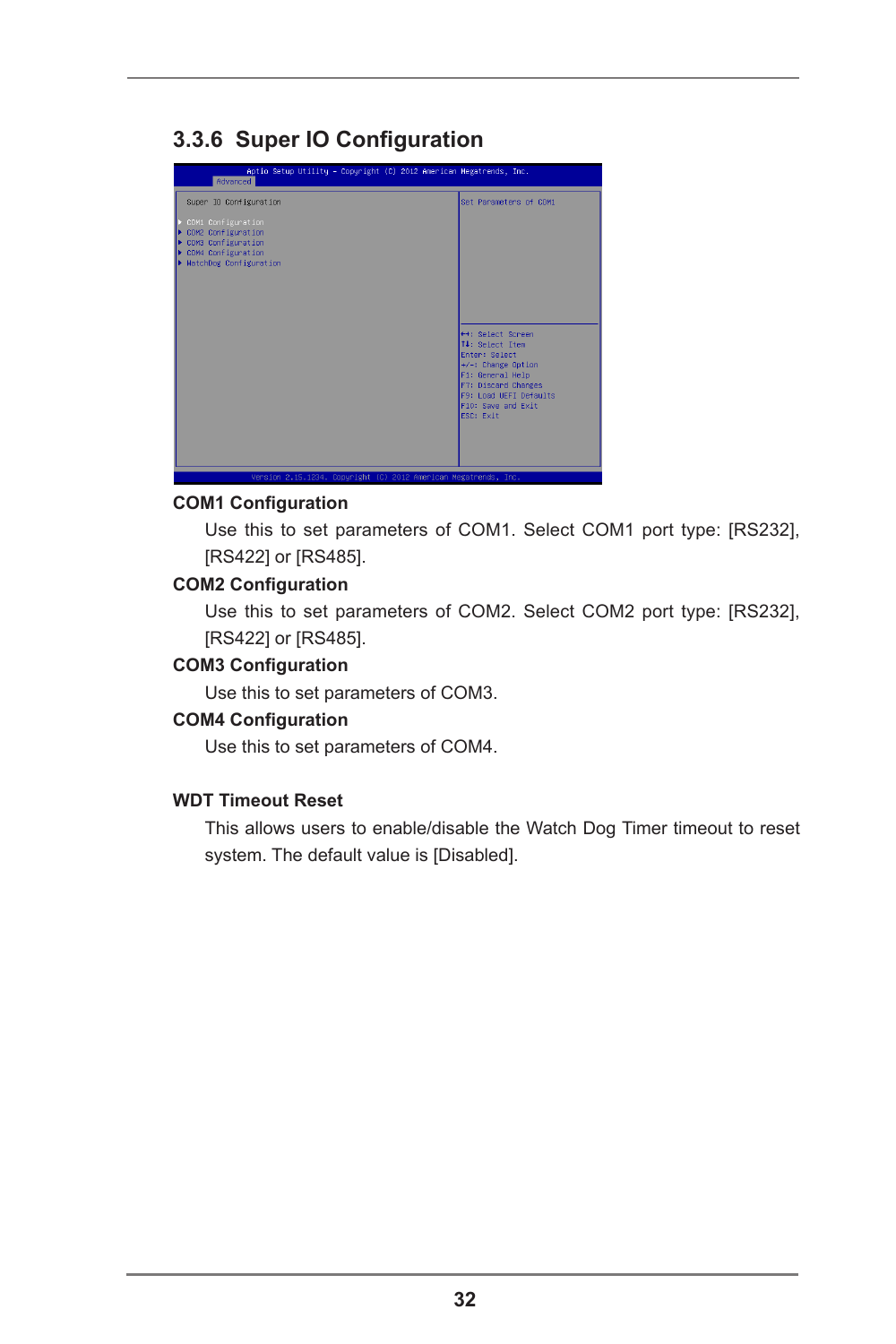### **3.3.7 ACPI Configuration**



### **Suspend to RAM**

Use this item to select whether to auto-detect or disable the Suspend-to-RAM feature. Select [Auto] will enable this feature if the OS supports it.

#### **ACPI HPET Table**

Use this item to enable or disable ACPI HPET Table. The default value is [Enabled]. Please set this option to [Enabled] if you plan to use this motherboard to submit Windows® certification.

### **Onboard LAN Power On**

Use this item to enable or disable onboard LAN to turn on the system from the power-soft-off mode.

### **Wake From Onboard LAN 1**

Use this item to enable or disable the Wake From Onboard LAN 1 feature.

#### **RTC Alarm Power On**

Use this item to enable or disable RTC (Real Time Clock) to power on the system.

#### **USB Keyboard/Remote Power On**

Use this item to enable or disable USB Keyboard/Remote to power on the system.

#### **USB Mouse Power On**

Use this item to enable or disable USB Mouse to power on the system.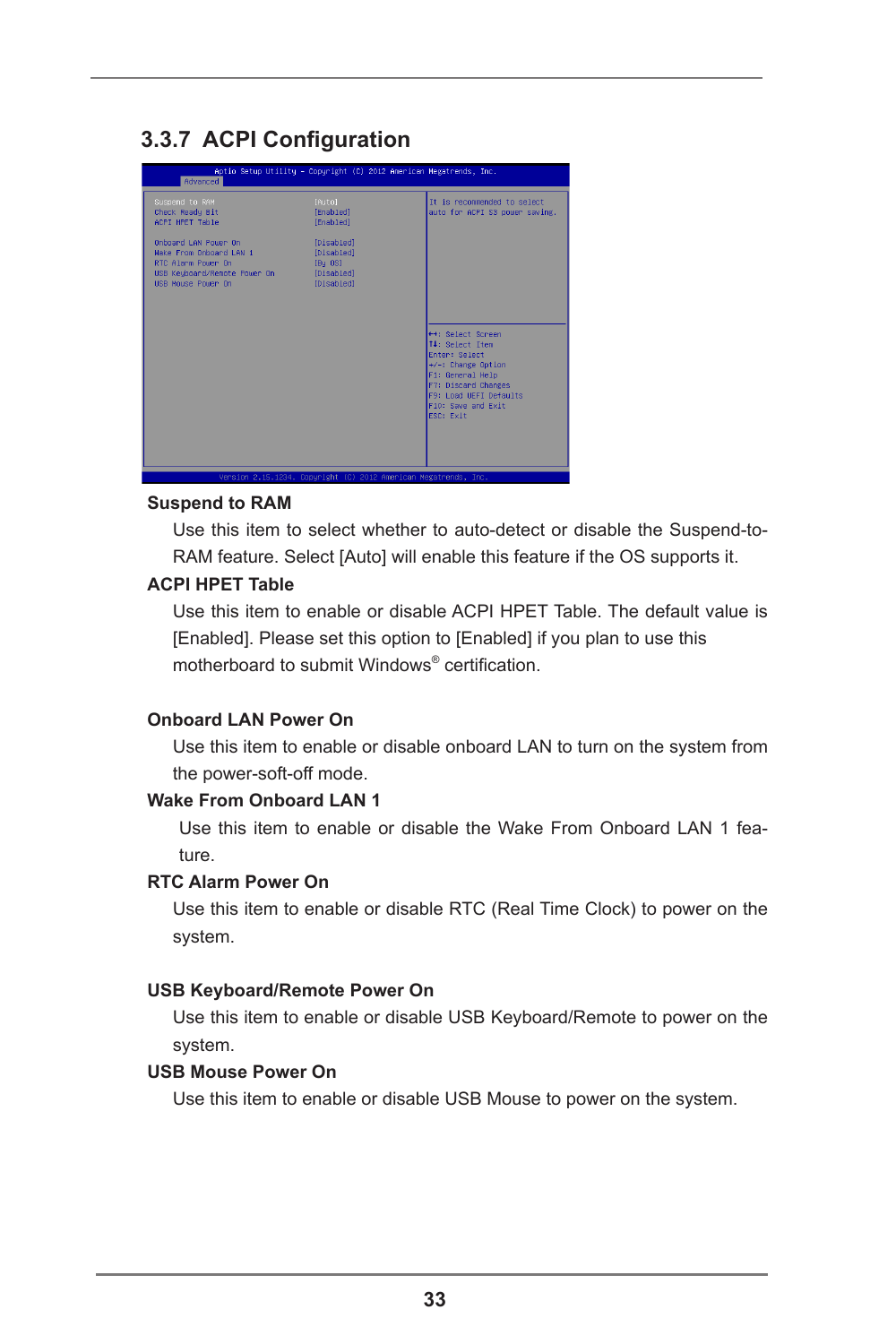### **3.3.8 USB Configuration**



### **USB Controller**

Use this item to enable or disable the use of USB controller.

### **Intel USB 3.0 Mode**

Use this item to enable or disable the use of Intel USB 3.0 mode.

### **Legacy USB Support**

Use this option to select legacy support for USB devices. There are four configuration options: [Enabled], [Auto] and [UEFI Setup Only]. The default value is [Auto]. Please refer to below descriptions for the details of these four options:

[Enabled] - Enables support for legacy USB.

[Auto] - Enables legacy support if USB devices are connected.

[UEFI Setup Only] - USB devices are allowed to use only under UEFI setup and Windows / Linux OS.

### **Legacy USB 3.0 Support**

Use this option to enable or disable legacy support for USB 3.0 devices. The default value is [Enabled].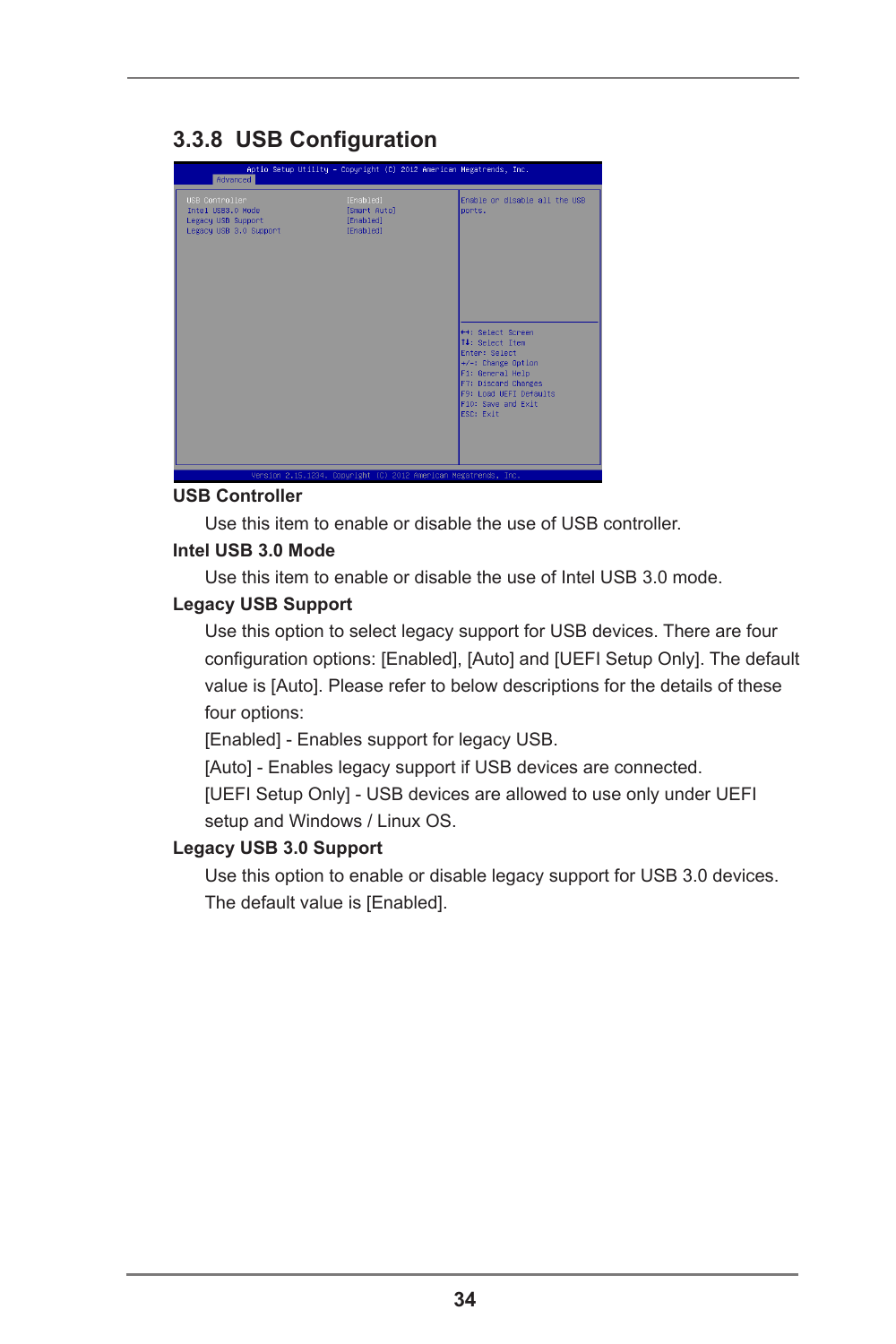### **3.3.9 Voltage Configuration**



### **DRAM Voltage**

Use this to select DRAM Voltage. The default value is [Auto].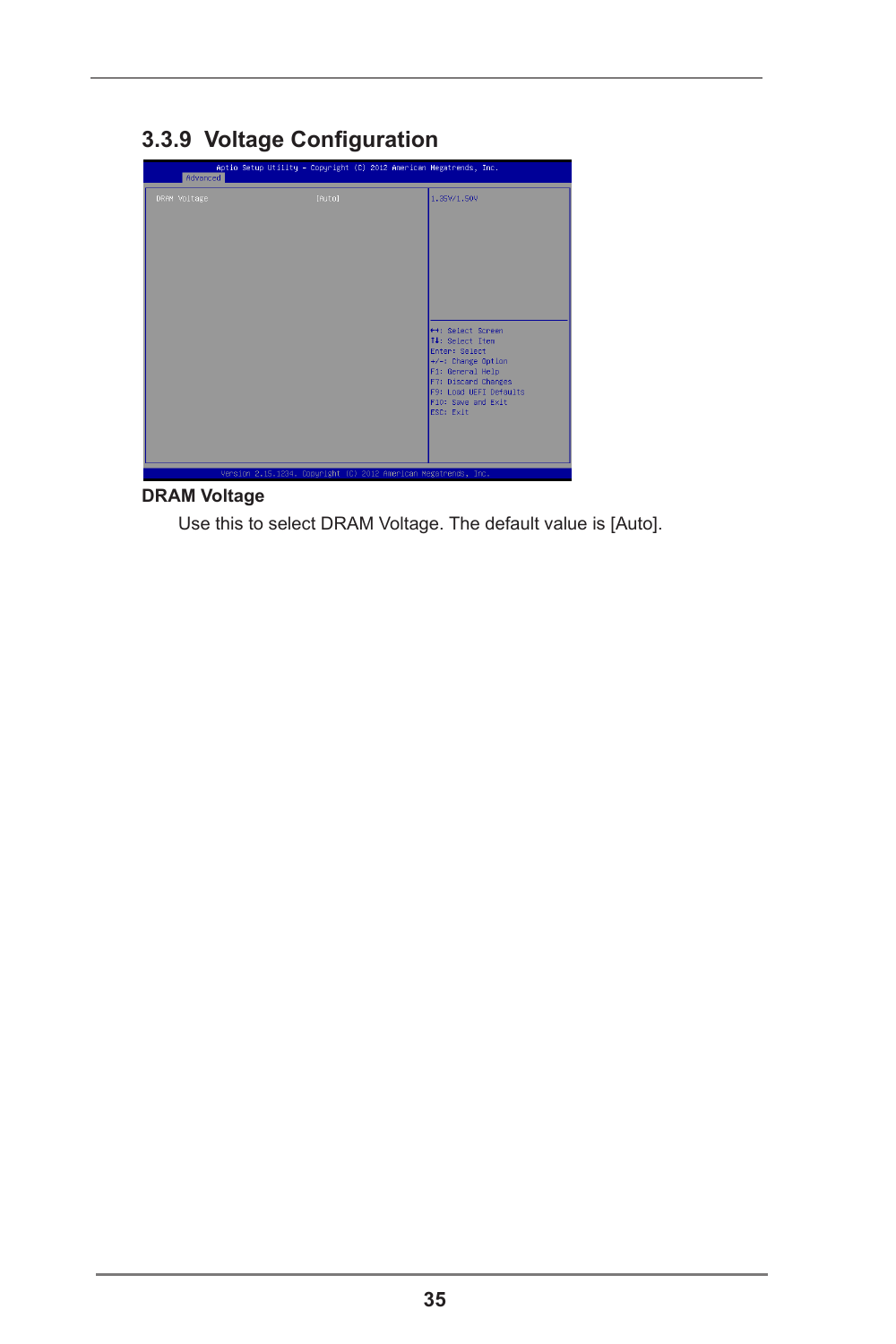### **3.4 Hardware Health Event Monitoring Screen**

In this section, it allows you to monitor the status of the hardware on your system, including the parameters of the CPU temperature, motherboard temperature, CPU fan speed, chassis fan speed, and the critical voltage.

| Main Advanced H/H Monitor Boot Security Exit                     | Aotio Setup Utility - Copyright (C) 2012 American Megatrends, Inc. |                                                                                                                                                                                                   |
|------------------------------------------------------------------|--------------------------------------------------------------------|---------------------------------------------------------------------------------------------------------------------------------------------------------------------------------------------------|
| Hardware Health Event Monitoring                                 |                                                                    | Quiet Ean Eunction Control                                                                                                                                                                        |
| CPU Temperature<br>M/B Temperature                               | : 58.5 °C<br>: 44.0 °C                                             |                                                                                                                                                                                                   |
| FAN1 Speed                                                       | : 5094 RPM                                                         |                                                                                                                                                                                                   |
| Vonce<br>$+ 3.30V$<br>$+ 5.00V$<br>$+$ VIN                       | $: +1.744$ V<br>$: +3.424$ V<br>$: +5.136$ V<br>$: +19.608$ V      |                                                                                                                                                                                                   |
| FAN1 Setting<br>Over Temperature Protection<br>Case Open Feature | [Full On]<br>[Enab1ed]<br><b>[Disabled]</b>                        | <b>++: Select Screen</b><br>14: Select Item<br>Enter: Select<br>+/-: Change Option<br>F1: General Help<br>F7: Discard Changes<br>F9: Load UEFI Defaults<br>F10: Save and Exit<br><b>ESC: Exit</b> |
|                                                                  | Version 2.15.1234. Copyright (C) 2012 American Megatrends, Inc.    |                                                                                                                                                                                                   |

### **FAN1 Setting**

This allows you to set fan 1's speed. Configuration options: [Full On] and [Automatic Mode]. The default value is [Full On].

### **Over Temperature Protection**

Use this to enable or disable Over Temperature Protection. The default value is [Enabled].

### **Case Open Feature**

This allows you to enable or disable case open detection feature. The default is value [Disabled].

### **Clear Status**

This option appears only when the case open has been detected. Use this option to keep or clear the record of previous chassis intrusion status.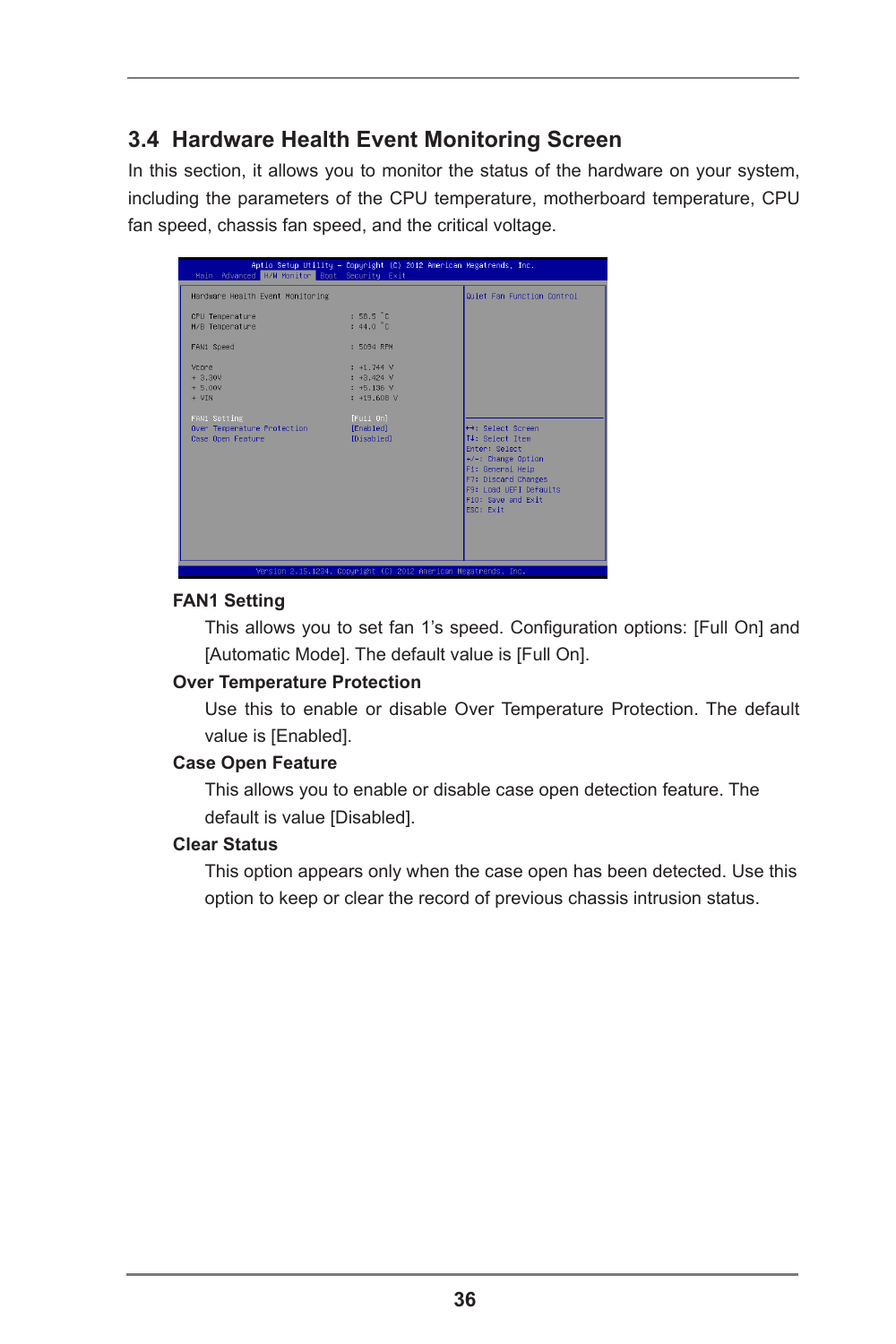### **3.5 Boot Screen**

In this section, it will display the available devices on your system for you to configure the boot settings and the boot priority.



### **Boot From Onboard LAN**

Use this item to enable or disable the Boot From Onboard LAN feature.

### **Setup Prompt Timeout**

This shows the number of seconds to wait for setup activation key. 65535(0XFFFF) means indefinite waiting.

### **Bootup Num-Lock**

If this item is set to [On], it will automatically activate the Numeric Lock function after boot-up.

### **Boot Beep**

Select whether the Boot Beep should be turned on or off when the system boots up. Please note that a buzzer is needed.

### **Full Screen Logo**

Use this item to enable or disable OEM Logo. The default value is [Disabled].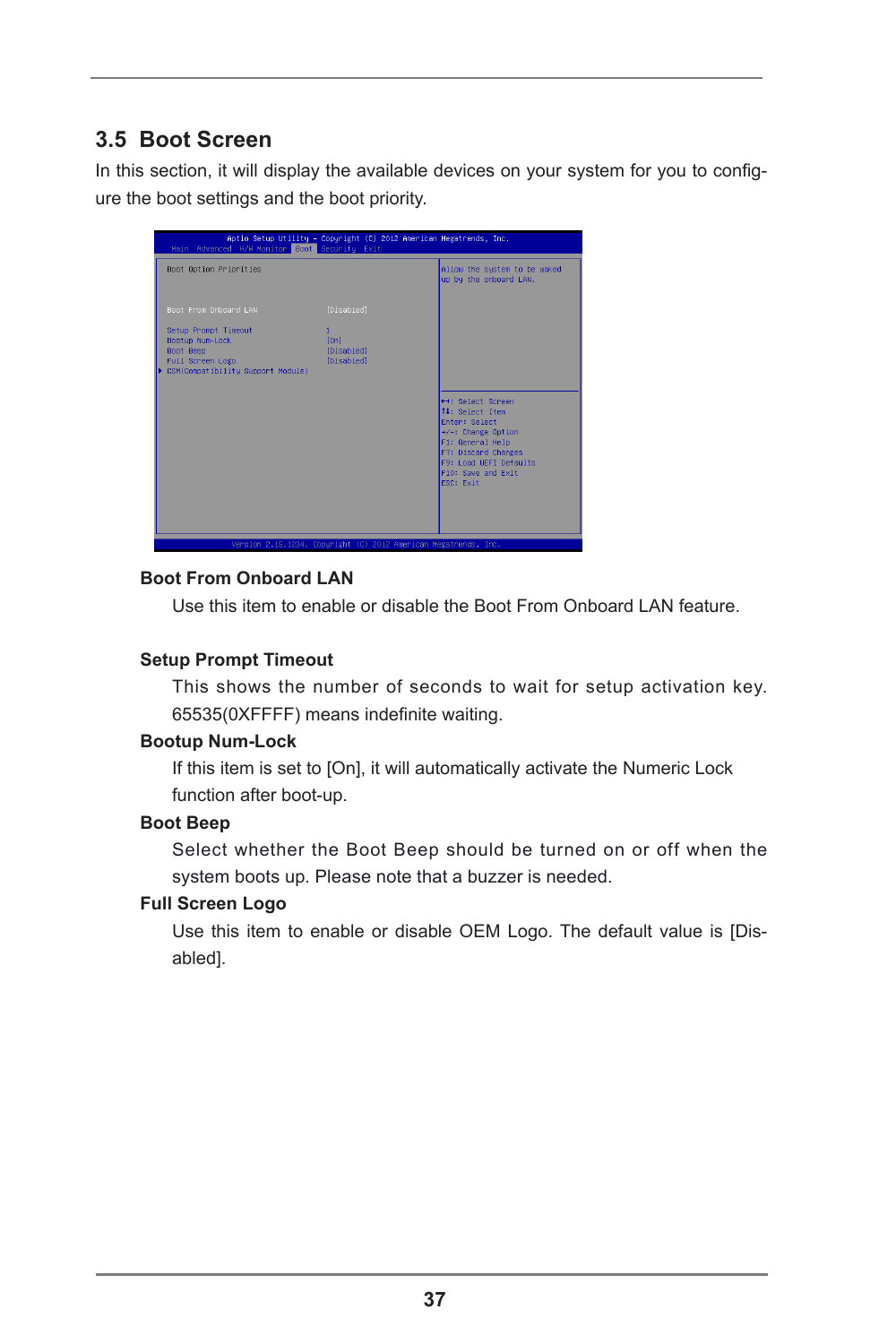### **CSM (Compatibility Support Module)**



#### **CSM**

Enable to launch the Compatibility Support Module. Please do not disable unless you're running a WHCK test. If you are using Windows® 8 64-bit and all of your devices support UEFI, you may also disable CSM for faster boot speed.

#### **Launch PXE OpROM Policy**

Select UEFI only to run those that support UEFI option ROM only. Select Legacy only to run those that support legacy option ROM only. Do not launch?

### **Launch Video OpROM Policy**

Select UEFI only to run those that support UEFI option ROM only. Select Legacy only to run those that support legacy option ROM only. Do not launch?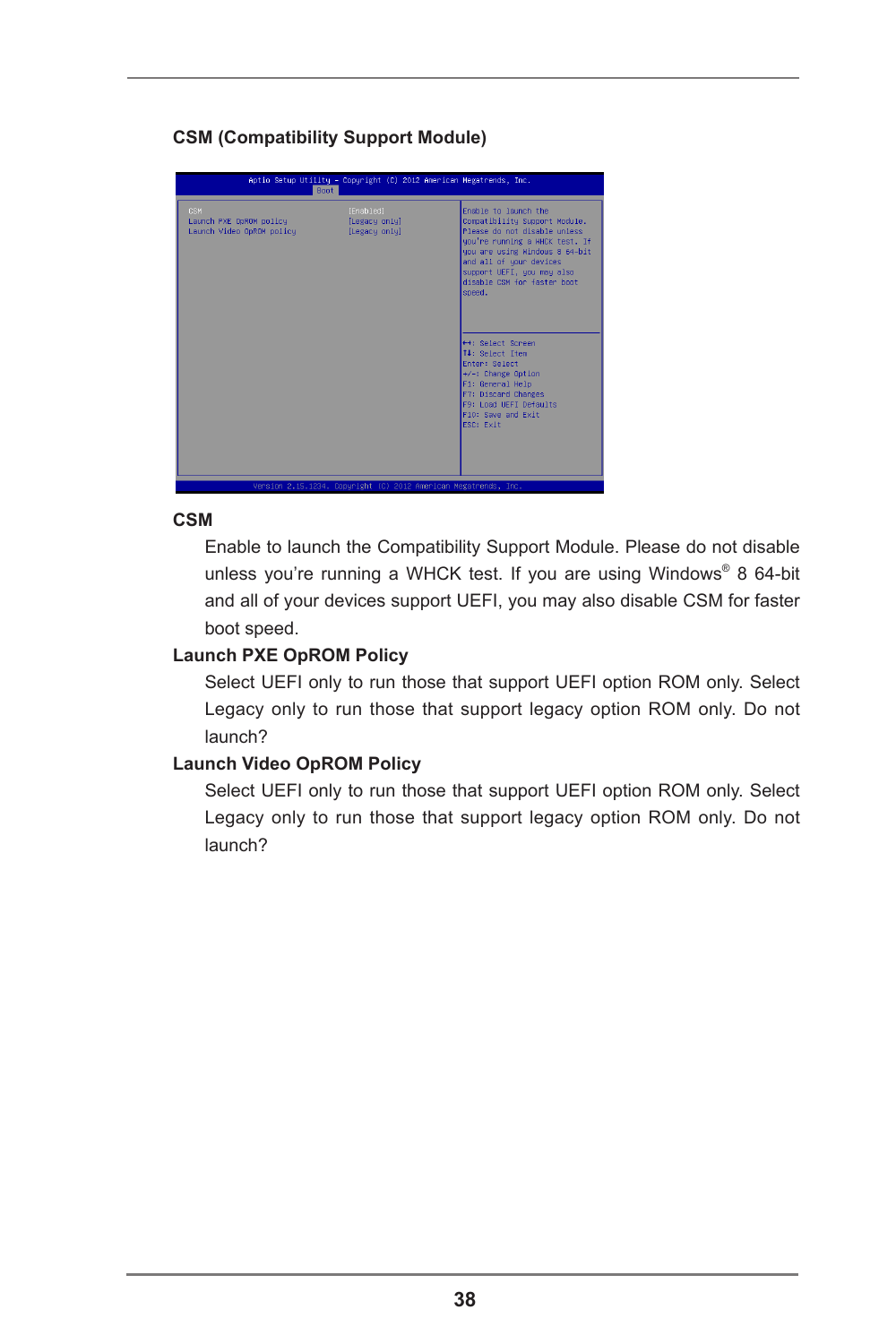### **3.6 Security Screen**

In this section, you may set, change or clear the supervisor/user password for the system.

| Supervisor Password<br><b>Hsen Passimnd</b><br>Supervisor Password<br><b>Hsen Passimnd</b> | Not Installed<br>Not Installed | Set or change the password for<br>the administrator account.<br>Only the administrator has<br>authority to change the<br>settings in the UEFI Setup<br>Utility, Leave it blank and<br>press enter to remove the |
|--------------------------------------------------------------------------------------------|--------------------------------|-----------------------------------------------------------------------------------------------------------------------------------------------------------------------------------------------------------------|
| System Mode state<br>Secure Boot state                                                     | Setup<br>Disabled              | nassimed.                                                                                                                                                                                                       |
| Secure Boot                                                                                | [Disabled]                     |                                                                                                                                                                                                                 |
|                                                                                            |                                | ++: Select Screen<br>14: Select Item<br>Enter: Select<br>+/-: Change Option<br>F1: General Help<br>F7: Discard Changes<br>F9: Load UEFI Defaults<br>F10: Save and Exit<br>ESC: Exit                             |

### **Supervisor Password**

Set or change the password for the administrator account. Only the administrator has authority to change the settings in the UEFI Setup Utility. Leave it blank and press enter to remove the password.

### **User Password**

Set or change the password for the user account. Users are unable to change the settings in the UEFI Setup Utility. Leave it blank and press enter to remove the password.

#### **Secure Boot**

Enable to support Windows 8 Secure Boot.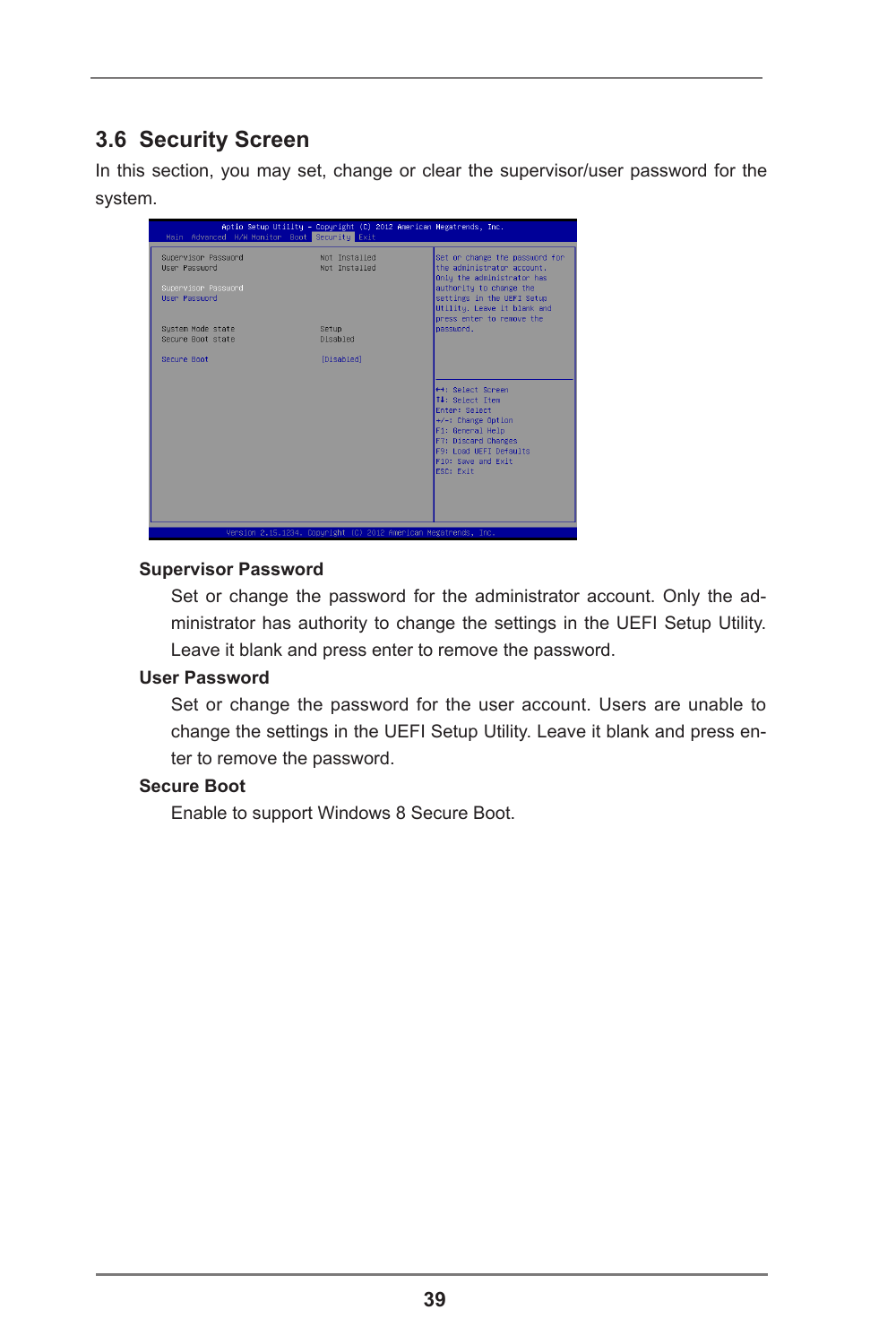### **3.7 Exit Screen**



### **Save Changes and Exit**

When you select this option, it will pop-out the following message, "Save configuration changes and exit setup?" Select [OK] to save the changes and exit the UEFI SETUP UTILITY.

### **Discard Changes and Exit**

When you select this option, it will pop-out the following message, "Discard changes and exit setup?" Select [OK] to exit the UEFI SETUP UTILITY without saving any changes.

### **Discard Changes**

When you select this option, it will pop-out the following message, "Discard changes?" Select [OK] to discard all changes.

### **Load UEFI Defaults**

Load UEFI default values for all the setup questions. F9 key can be used for this operation.

### **Launch EFI Shell from filesystem device**

Attempts to Launch EFI Shell application (Shell64.efi) from one of the available filesystem devices.